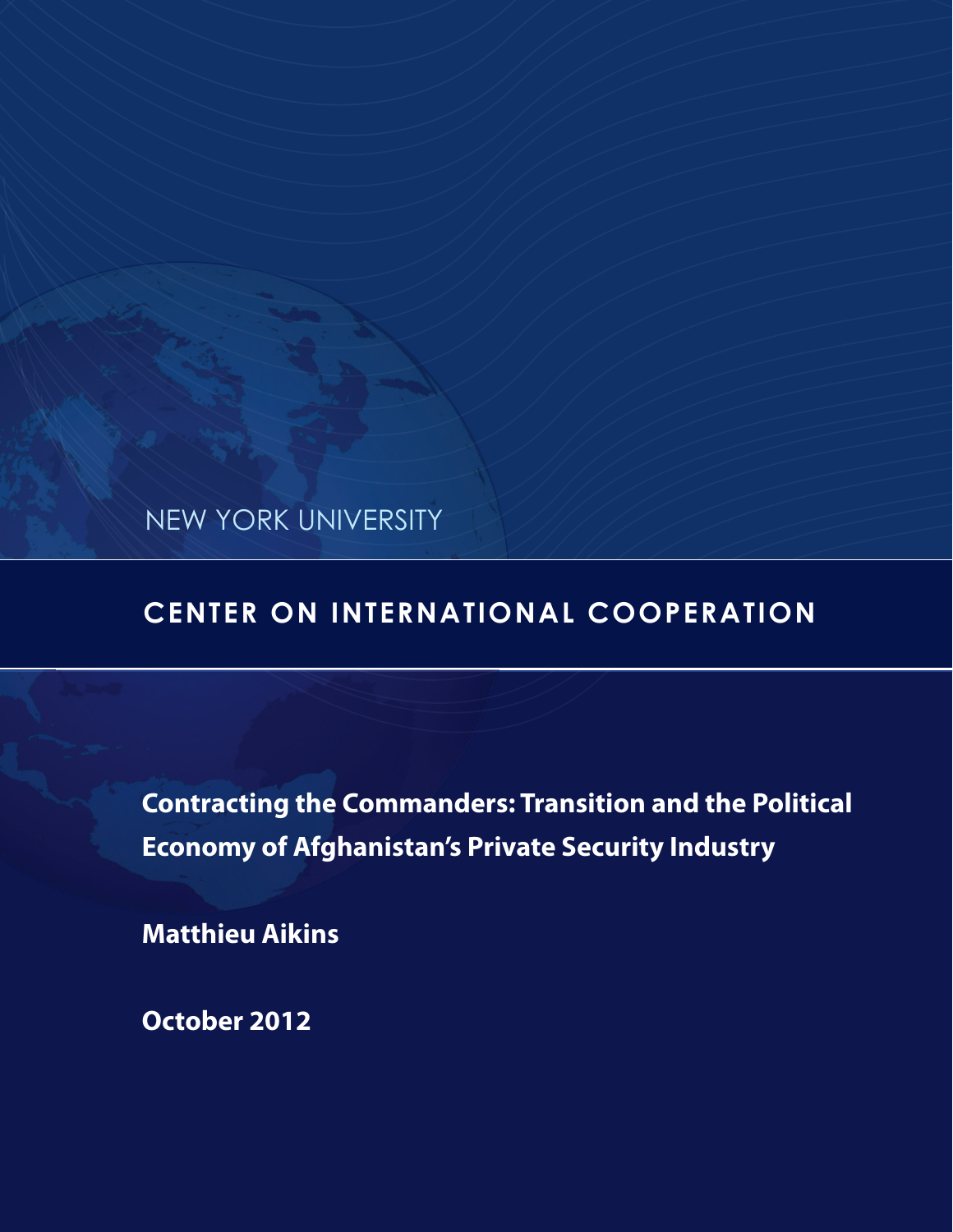# NEW YORK UNIVERSITY

# **CENTER ON INTERNATIONAL COOPERATION**

**The world faces old and new security challenges that are more complex than our multilateral and national institutions are currently capable of managing. International cooperation is ever more necessary in meeting these challenges. The NYU Center on International Cooperation (CIC) works to enhance international responses to conflict, insecurity, and scarcity through applied research and direct engagement with multilateral institutions and the wider policy community.**

**CIC's programs and research activities span the spectrum of conflict, insecurity, and scarcity issues. This allows us to see critical inter-connections and highlight the coherence often necessary for effective response. We have a particular concentration on the UN and multilateral responses to conflict.**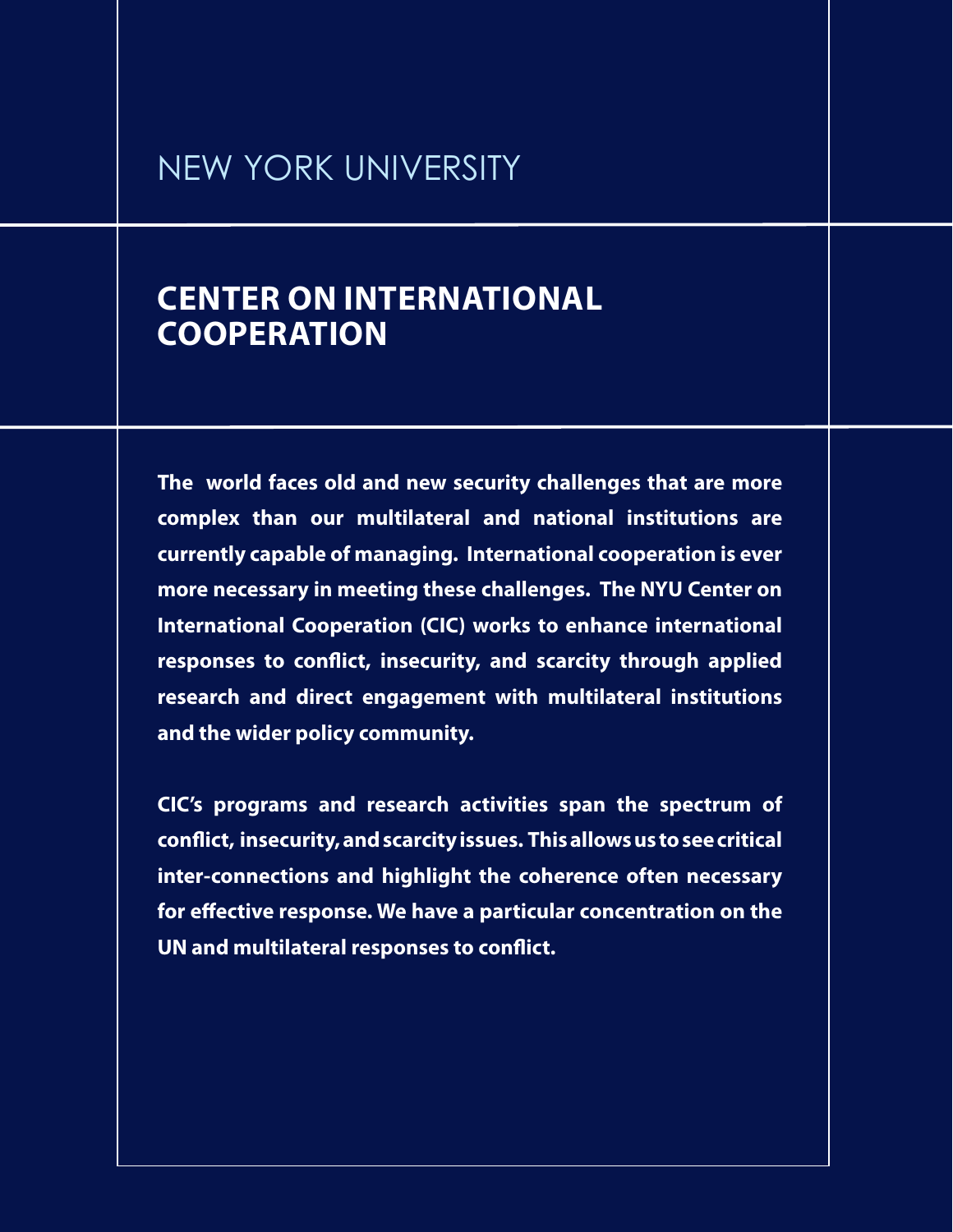# **Table of Contents**

# **Contracting the Commanders: Transition and the Political Economy of Afghanistan's Private Security Industry**

**Matthieu Aikins**

| <b>List of Acronyms</b>                                                                               | $\overline{2}$          |
|-------------------------------------------------------------------------------------------------------|-------------------------|
| <b>Introduction: The political economy of transition</b>                                              | $\overline{\mathbf{3}}$ |
| 1. Afghanistan's private security industry and its pre-2001 roots                                     | 5                       |
| 2. The Surge                                                                                          | 7                       |
| 3. State-periphery relations: The case of Kandahar                                                    | 8                       |
| <b>4. The Afghan Public Protection Force and the</b><br>struggle for sovereignty                      | 10                      |
| 5. Scenarios for transition: Special Forces, informal<br>armed groups, and Washington-Kabul relations | 12                      |
| 6. Scenarios for transition: The political economy of<br>political settlements, present and future    | 13                      |
| <b>Conclusion</b>                                                                                     | 14                      |
| <b>Appendix 1: On PSC statistics</b>                                                                  | 16                      |
| <b>Endnotes</b>                                                                                       | 17                      |
| <b>Bibliography</b>                                                                                   | 18                      |
|                                                                                                       |                         |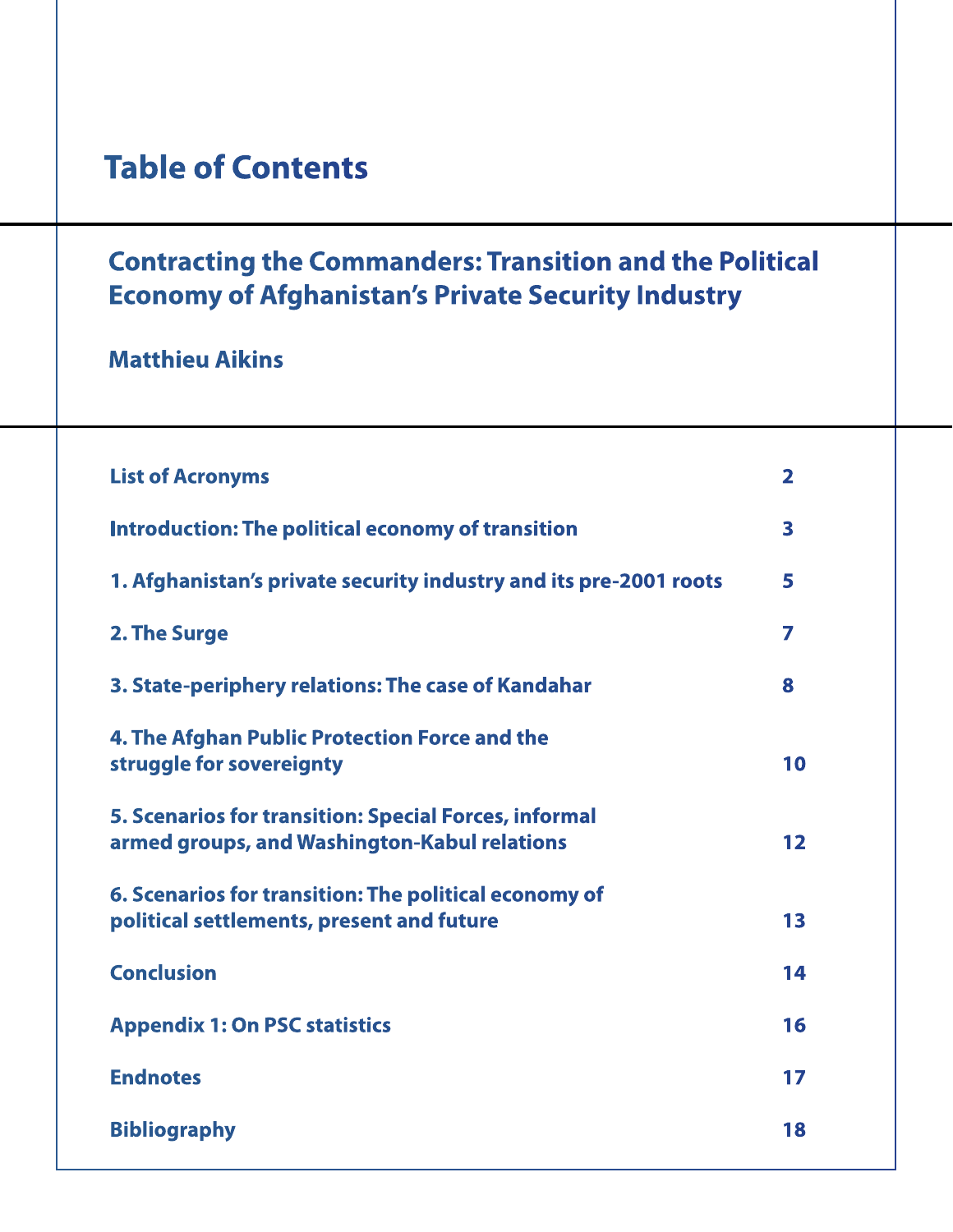# <span id="page-3-0"></span>**List of Acronyms**

|             | <b>ALP</b> Afghan Local Police                    |
|-------------|---------------------------------------------------|
|             | <b>ANP</b> Afghan National Police                 |
|             | <b>ANSF</b> Afghan National Security Forces       |
|             | <b>APPF</b> Afghan Public Protection Force        |
|             | <b>ASG</b> Afghan Security Guards                 |
| <b>CERP</b> | <b>Commander's Emergency Response Program</b>     |
| <b>CIA</b>  | <b>Central Intelligence Agency</b>                |
|             | <b>DIAG</b> Disbandment of Illegal Armed Groups   |
| <b>ISAF</b> | <b>International Security Assistance Force</b>    |
| <b>MOI</b>  | <b>Ministry of the Interior</b>                   |
|             | <b>NATO</b> Northern Atlantic Treaty Organization |
| <b>PSC</b>  | <b>Private Security Company</b>                   |
|             |                                                   |

- **RMC Risk Management Companies**
- **VSO Village Stability Operations**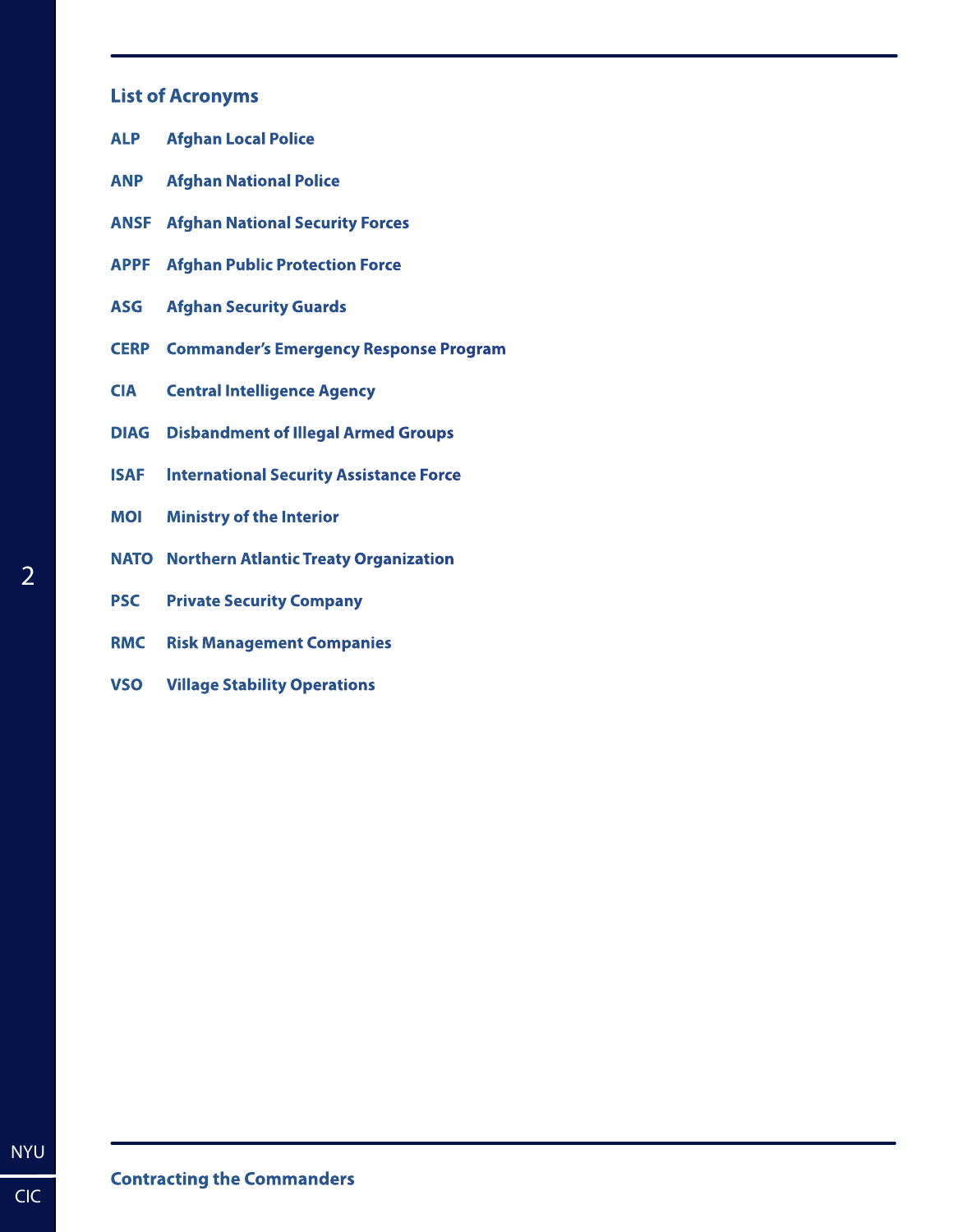- <span id="page-4-0"></span>• The settlements among elites that underpin the post-2001 political order in Afghanistan are deeply entangled with the political economy of the international presence. Transition will therefore have wide-ranging and potentially destabilizing effects on that political order.
- The United States and the international community have funded an unprecedented private security industry in Afghanistan comprising tens of thousands of Afghan employees, mostly armed guards. Many are linked to strongmen and their networks and are largely unaccountable either to their international patrons or to the Afghan government.
- The Afghan government and International Security Assistance Force (ISAF) have begun to transfer private security company (PSC) operations to the Afghan Public Protection Force (APPF), a new Afghan government force, but a great deal of uncertainty remains about whether APPF will be able to protect international military bases and development contractors, and how it will absorb the commanders and former fighters who currently provide the bulk of PSC workforces.
- With the projected decline of international military and development spending in Afghanistan post-2014, this huge armed workforce will be largely out of a job. Unemployment in the PSC industry is also part of a larger problem of demobilization and disarmament that Afghanistan will face with the projected cuts to Afghan National Security Forces (ANSF) and the potential reintegration of former insurgents under a future peace deal.
- In the near term, the employment of local militias as PSC guard forces will likely continue under a Special-Forces– centered security plan for post-2014 Afghanistan. The use of PSCs by international military forces is part of a combat-driven policy of funding local irregular forces. This program has exacerbated tensions with Kabul and threatens to contribute to the growing political fragmentation and instability in the country.

# **Introduction: The political economy of transition**

As Afghanistan approaches the 2014 deadline for assuming responsibility for its own security, and the international community becomes preoccupied with the challenge of reducing its vast entanglement with the country's politics, economy, and society, the critical question is whether NATO's transition will succeed in stabilizing Afghanistan or whether it will result in further destabilization, as seen following the Soviet withdrawal in 1989, which eventually led to the collapse of the central government, large-scale civil war, and the country's development into a haven for international terrorism.

Under the liberal state-building paradigm that has informed the international intervention, this challenge is largely seen in terms of institution and capacitybuilding, as measured by the strength of the ANSF, the effectiveness of the civil service and bureaucracy, fiscal and macroeconomic stability, as well as, to a lesser degree, qualitative metrics for rule of law, gender equality, and human rights. The emphasis on such metrics is evident in the preoccupation with ANSF troop levels and funding commitments at international conferences such as the NATO summit in Chicago this past May.

Without denying the importance of these factors, this policy brief argues that the country's near- and medium-term stability is less contingent on institution-building than it is on the *political settlement* between Afghanistan's diverse and fragmented political networks and powerbrokers. Only a political settlement can create the stable expectations required to build institutions. If the current elite alliances that have underpinned stability in Kabul and elsewhere are undermined by the effects of transition, the country risks further violence and political crises, regardless of the strength of the ANSF or civil service. At the same time, the planned presidential election in 2014 promises further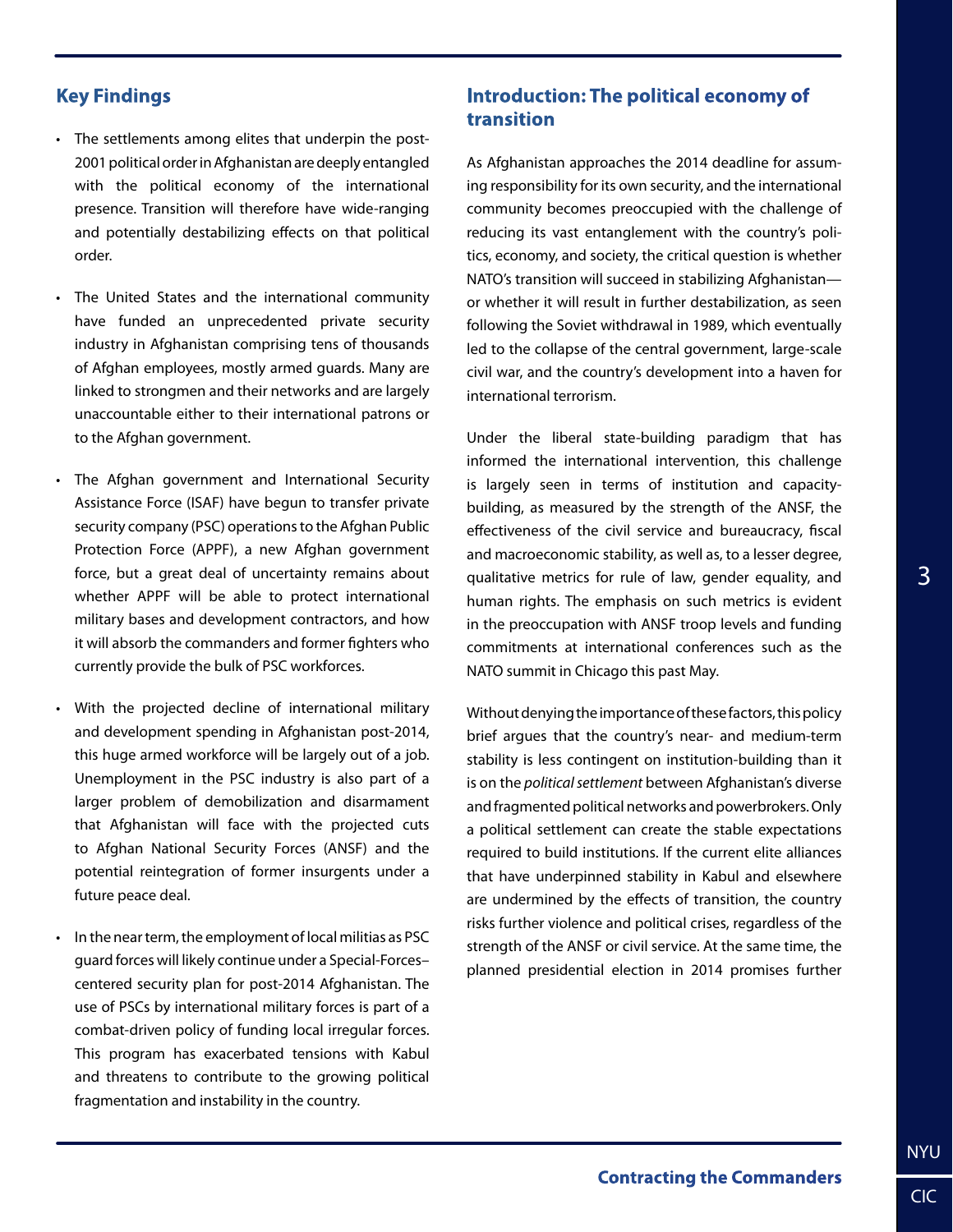### **Political Settlements**

A growing body of literature on state-building and peacekeeping argues that the deals struck between political actors over access to resources, patronage, and even the legal framework of the state are crucial to explaining stability, or the lack thereof, in post-conflict environments. These bargaining processes have been variously described as"political marketplaces,""twilight institutions," and "political settlements," and in this article we use the latter term. This literature stands in contrast to a more functionalist approach that views state-building as a matter of linear progress from failed state to liberal peace. It emphasizes greater attention to the structural incentives and constraints that govern settlements between actors, particularly as they relate to the political economy of international intervention.<sup>1</sup>

political upheaval, but also offers an opportunity for elites to renegotiate political settlements into a more stable, inclusive arrangement than the centralized, patronagebased order that has marked the Karzai regime.

These settlements are underpinned by political economies and resource flows tied to the international presence. Most of the money that has inundated the country in recent years has come from international military and development spending. This nexus of international money and Afghan politics is aptly illustrated by the case of Kabul Bank, where nearly \$1 billion in insider loans were siphoned off in recent years. Kabul Bank had ties to major Afghan contractors employed by the United States and ISAF, and helped fund President Karzai's reelection campaign in 2009. It also served as a visible marker of the national-level political settlement in Kabul by tying together a number of key networks, most notably those of its shareholders Mahmood Karzai, brother to the Kandahari Pashtun president, and Haseen Fahim, brother to Panjshiri Tajik vice-president Marshall Fahim. While the Karzai-Fahim alliance has been crucial to stabilizing relations between North and South, cuts in the resource flows that have financed it may disrupt those relations. Similar political settlements underpinned by international resources exist at the regional, provincial, and local levels across Afghanistan.

This paper uses the PSC industry as a lens through which to examine one facet of the political economy of transition. The PSC industry has become deeply enmeshed with the politicaleconomyofAfghanistan'spre-existingcommander networks; that is, international spending has become implicated in political settlements by empowering certain informal armed groups and commanders. Transition, and the accompanying drawdown in PSC employment, will affect these settlements in complex and potentially destabilizing ways. Moreover, at a broader structural level, the large size of the industry means that a substantial pool of armed men will be facing unemployment.

The point here is that the international presence does not stand outside of the country's political settlements, but rather is party to them. For example, international military and development spending has shaped and constrained center-periphery relations in Afghanistan, often in unintended ways. The money spent directly by ISAF, international development agencies, and NGOs outside of government institutions, largely targeted to insecure areas, has created peripheral political economies that can only be controlled by Kabul via informal patronage networks, often at the expense of institution-building and formal state legitimacy. As a case study, this paper takes up the recent history of Kandahar Province in southern Afghanistan, where the president's late-brother, Ahmed Wali Karzai, succeeded in assuming control of the province's political economy from a U.S.-backed rival strongman, in part by taking over lucrative contracting and PSC networks.

Karzai has also struggled to wrest these political economies from the international community. In August 2010, the president announced a ban on PSCs, and by March 2012, PSC operations had begun to be transferred to a parastatal corporation, the APPF. While APPF has yet to incorporate the vast majority of PSC operations, particularly those controlled by strongmen in the provinces, the transition to APPF—in the face of marked reluctance by the international community and staunch opposition within

4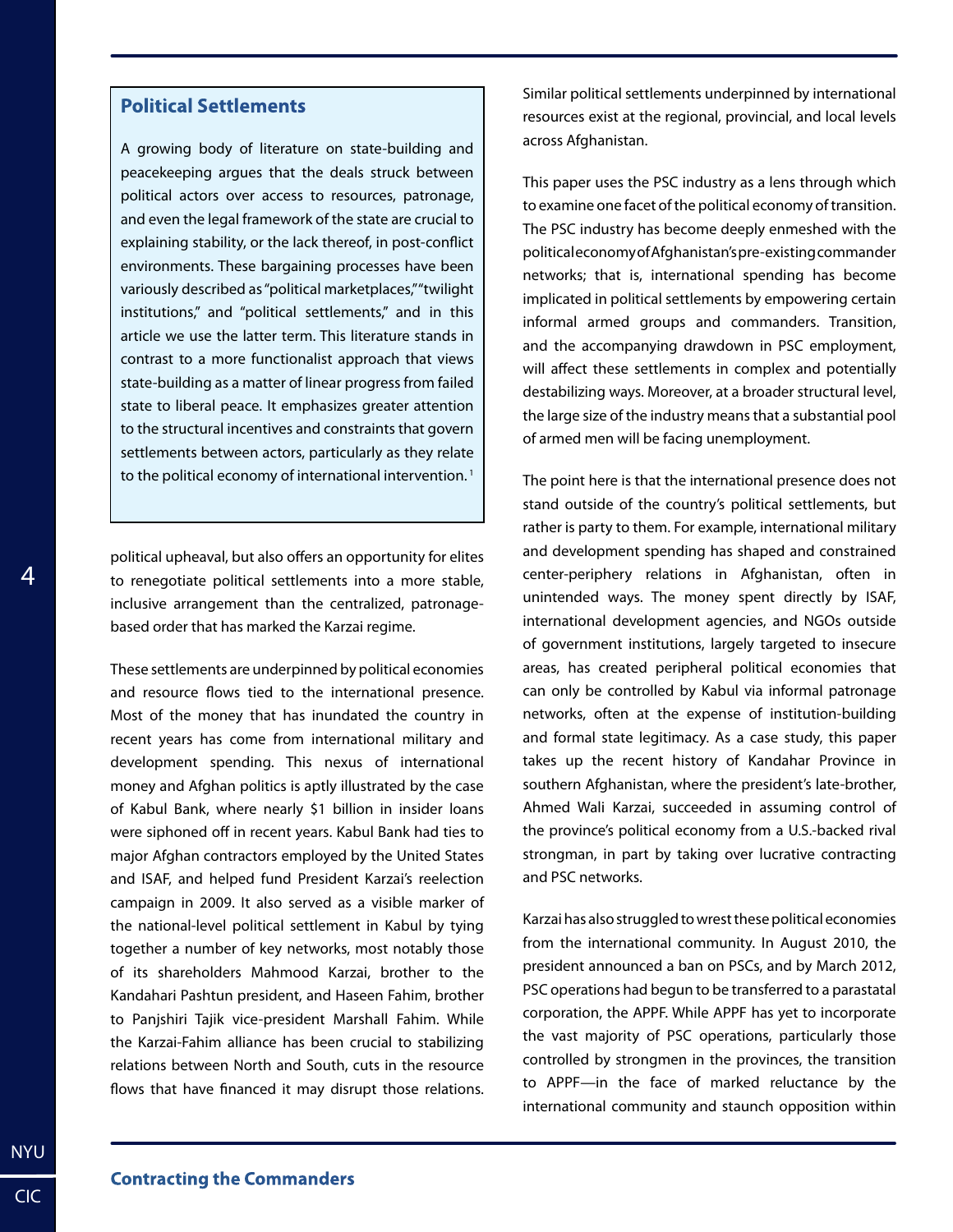<span id="page-6-0"></span>the PSC industry itself—amounts to an attempt to strengthen central government control over peripheral actors by pushing out international development and military actors and their local clients.

The conflict over APPF is part of a wider pattern of crises over international oversight over anti-corruption investigations and election monitoring that have, as their central tension, a power struggle between Karzai and his patrons. In this vein, the continued use of so-called "Campaign" PSCs, or private militias, for counter-terrorism operations by U.S. Special Forces and the CIA may well provoke the next serious dispute between Karzai and the international community. As transition approaches, it is therefore worth revisiting the wider set of tensions between the international community's military objectives of counter-terrorism and the political objectives of statebuilding, which counterinsurgency policies have failed to resolve.

More than two decades ago, as Soviet forces withdrew from Afghanistan, the Afghan central government, its bureaucracy, and its security forces were, by a number of measures, objectively stronger than they are today. Najibullah's eventual downfall was due to a breakdown in the political settlements that held pro-government forces together, which were inseparable from the political economies that had emerged during the war and were disrupted by the Soviet withdrawal and collapse. Today, as Afghanistan and the international community attempt to bring an end to the violence that has plagued the country, efforts at reconciliation will need to take into account the shape of current and future political settlements in Afghanistan and the complex and often unpredictable ways in which the country's political economy will be reconfigured by transition.

### **1. Afghanistan's private security industry and its pre-2001 roots**

Although before 2001 PSCs were unknown in Afghanistan, today they perform a wide array of tasks. These include guarding military bases, development project sites, and housing compounds; escorting logistical convoys; protecting VIPs; and providing a number of unarmed services such as risk-management consulting and private intelligence.<sup>2</sup> As in Iraq, the dramatic rise of the PSC industry is linked to a privatized model of military and development contracting and a highly insecure and unstable postinvasion environment. In Iraq, however, PSCs were typically international companies that employed third-country nationals, mostly from South Asia, for their guard forces, along with a small managerial elite of Western security contractors. By contrast, in Afghanistan PSC guards are overwhelmingly Afghan—some 95% of U.S.-contracted PSC staff in 2010.<sup>3</sup> Moreover, in Afghanistan the majority of PSCs are Afghan-owned either in whole or in part.<sup>4</sup> This means that the PSC industry in Afghanistan is far more enmeshed with the country's politics and economy.

Current estimates of the number of armed guards employed by the PSC industry in Afghanistan range from an internal ISAF survey that counted 31,250 current and projected guards directly employed on military contracts to the figure of 70,000 cited by industry and research groups.<sup>5</sup> These figures suggest that the PSC workforce today is at least roughly equivalent in size to the pre-surge ISAF force. The scale of the PSC industry's Afghan workforce is also matched by the degree to which Afghan powerbrokers and commanders are involved in its ownership and operation. Relatives of President Karzai, Vice President Fahim, former Defense MinisterWardak, Sighatullah Mojadidi, and former Senate Speaker Abdurrab Rasoul Sayyaf have all owned PSCs. And at the provincial level, many powerbrokers owe their ascent to resources and armed groups they've accumulated through the industry.<sup>6</sup>

The PSC industry forms part of Afghanistan's conflict economy. Prior to the international intervention in 2001, Afghanistan experienced two decades of warfare that dramatically transformed its political and economic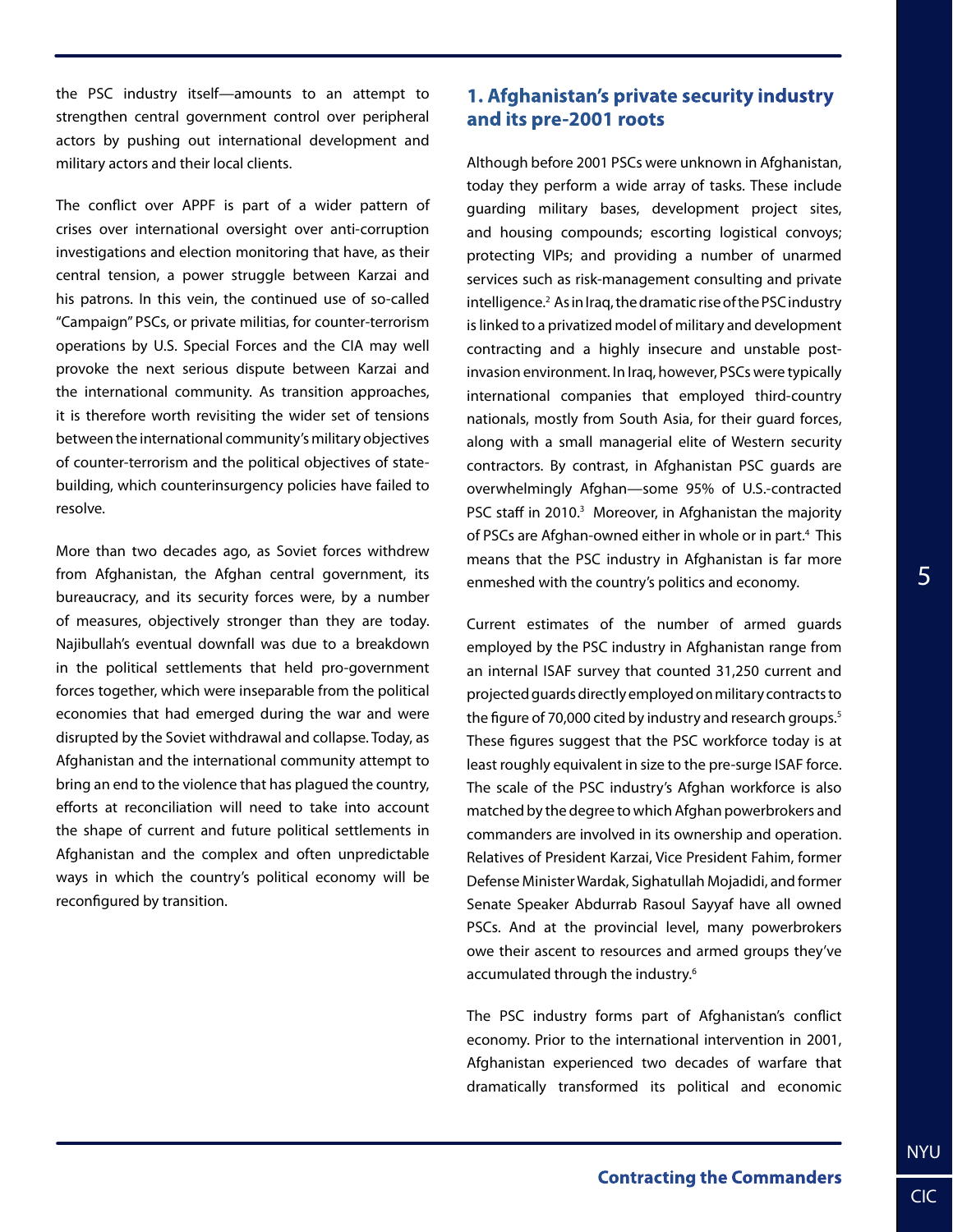### **PSCs and combat**

The size of the PSC industry in Afghanistan is reflected in the extent to which PSCs have participated in hostilities. For example, in the first half of 2010, there were more U.S.-employed PSC employees killed than U.S. soldiers (235 versus 195), and in relative terms PSC employees were 2.75 times more likely to be killed in combat.<sup>7</sup> These figures, which account only for registered PSC personnel, coupled with high-profile incidents in which PSCs engaged in serious combat such as one incident in Helmand in which the Taliban attacked a massive project employing 1,200 guards, killing 21—added to the perception that the war was being fought as much by a chaotic and unaccountable army of PSC contractors as it was by the United States or NATO.<sup>8</sup>

landscape, creating a conflict economy that endures to this day. The large inflows of Soviet and U.S. patronage, coupled with the devastation that the fighting inflicted on the country's economy, led to the emergence of new types of political and economic organization typified by the commander network. These included informal armed groups on all sides of the conflict, whether local militias mobilized by the Communist government or mujahidin insurgents. Commanders and their networks frequently participated as entrepreneurs of violence in localized political economies that revolved around the physical control of logistical routes, border crossings, mines, and drug cultivation areas, in a process that empowered the "borderlands" vis-à-vis what was left of the central state.<sup>9</sup>

Following the attacks of September 11, 2001, the initial U.S.-led military campaign against the Taliban regime relied mostly on Afghan proxy forces for territorial control, spearheaded by U.S. Special Forces and airpower. After the fall of Kabul, the United States was initially determined to maintain a "light footprint." Control of the logistical routes into landlocked Afghanistan—which ran over rugged, remote, and lawless terrain—was contracted out to local strongmen, as part of the larger counter-terrorism–driven strategy of relying on militias. In addition to a source of income, association with the overwhelming might and wealth of the United States provided these militias with legitimacy and strength in local disputes. For the United States, these local partners provided usable intelligence in their hunt for "terrorists," a reserve of auxiliary manpower, and sometimes a proxy force for conducting covert activities such as cross-border raids into Pakistan. Moreover, with the onset of international development and stabilization spending by the military, many informal armed groups evaded disarmament by performing PSC work, for which salaries were generally higher than those paid to the ANSF.

This economic symbiosis among the international military forces and development projects and informal armed groups would come to impede efforts by the Afghan central government and the international community to disarm the strongmen and their networks, thus ensuring continuities with the pre-2001 conflict economy. Figures from the failed Disarmament of Illegal Armed Groups (DIAG) program provide further evidence of the link between this symbiosis and the failure of disarmament. The 25,000 weapons collected by October 2006 are overwhelmingly from the north (18%), northeast (35%), and west (18%), versus the south (2%) and southeast (5%), despite the widespread prevalence of illegal armed groups throughout the country.<sup>10</sup> The predominantly Pashtun south and southeast, of coursThe predominantly Pashtun south and southeast, of course, were the site of the bulk of U.S.-led military operations and associated development efforts. In short, the employment offered to informal armed groups ensured the integration of commander networks into the political economy of international contracting, via the nascent PSC industry. With a dramatic inflow of international resources accompanying the U.S. military surge, the PSC industry would grow to mammoth proportions and have an outsized impact on the fledgling Afghan state.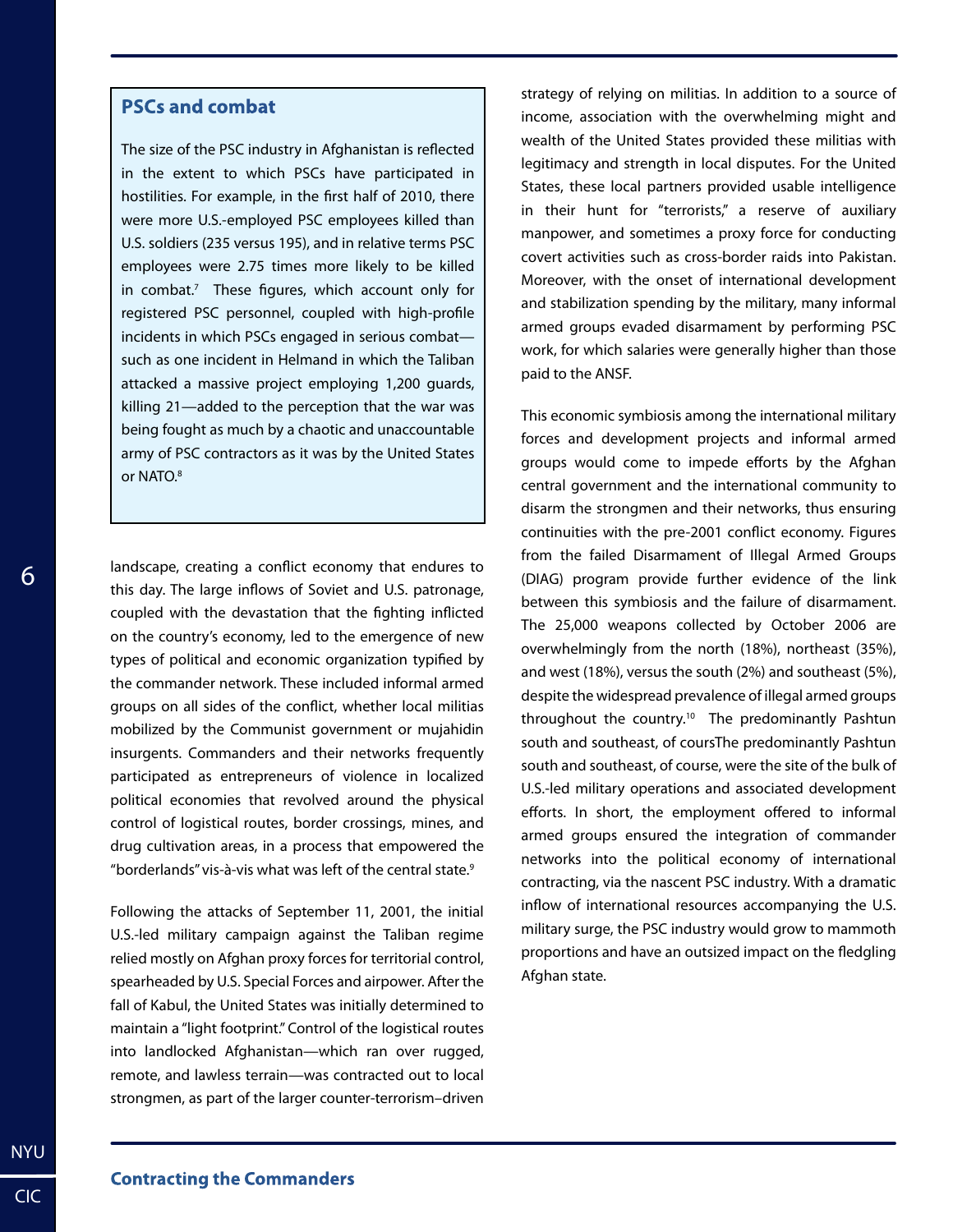#### <span id="page-8-0"></span>**2. The Surge**

Between 2001 and 2012, the United States spent \$557 billion on the war in Afghanistan. While much of this spending went to purely military uses, by 2010, the international community's total development spending that year amounted to \$15.7 billion, roughly equivalent to Afghanistan's GDP. According to the World Bank, the Afghan state is an "extreme outlier"in its aid dependency, with \$9.4 billion in public spending in 2010–11, compared to \$1.65 billion in revenues.<sup>12</sup> Two-thirds of civil servants' salaries were paid for directly Two-thirds of civil servants' salaries were paid for directly by international donors; in effect, the international community ran a parallel state, with 77% of all aid up to 2009 delivered with little or no Afghan government involvement in either decision making or delivery.<sup>13</sup>

On the military side, between 2006 and 2011, the U.S. presence in Afghanistan quintupled from 20,300 to some 99,800 troops deployed in-country, along with 90,339 U.S.-employed contractors. The surge in troop levels was matched by a surge in PSC employment. In September 2007, there were 3,152 PSC companies registered as being employed by the Department of Defense, a number that had risen by 16%, to 3,689, in December 2008. From December 2008 to December 2010, however, U.S. employment of PSC guards rose by more than 400%, to 18,919.14 There are no reliable figures for what portion of development spending went toward private security. One study cited an estimate of 10% to 20%, which though high may have been true of contracts in high-risk areas.<sup>15</sup> The United States reports direct expenditures of \$3.8 billion on guard services in Iraq and Afghanistan from 2002 to mid-2011, though this figure does not include all costs for guards paid by numerous subcontractors, including security for supply convoys and development projects.<sup>16</sup>

As international resource inflows swelled post-2006, the growth of the PSC industry followed the geography of the international military presence and the development and stabilization projects associated with it, which remained concentrated in the south and southeast. This was driven both by the employment of local guard forces for base

#### **Employing local commanders**

In many instances the impact of the PSC industry on local political economies was largely unintentional and unforeseen. For example, as detailed in a 2010 U.S. Senate report, when the U.S. military built an airbase in Shindand District in Herat Province in 2007, security was contracted to ArmorGroup, an international PSC. ArmorGroup, whose staff had no understanding of local politics or history, was referred by the U.S. military forces deployed there to two local, feuding strongmen, Nadir Khan and Timor Shah. The U.S. officer who referred ArmorGroup explained that he wanted to stop the flow of job seekers from the local community who were "bothering us during operations".<sup>17</sup> He suggested the commanders as points of contact, at which point the locals stopped coming to the base. Despite the fact that both men were contracted by the U.S. military and that local elders attempted to broker a ceasefire, the strongmen continued their feud, with Nadir Khan assassinating Timor Shah in December 2007. In early 2008, another U.S.-contracted PSC in the same area, EOD Technology (EODT), had a similar experience. Though EODT's staff first tried to approach the local community for labor, they were overwhelmed by a crowd of 2,000 job seekers for 350 positions, and turned to a local commander named Said Abdul Wahab Qattili, who was affiliated with a militia that answered to the regional powerbroker Ismail Khan, and who had formerly worked with USPI. The Senate report also found that portions of payments to Afghan PSCs had ended up funding the Taliban.

defense, and by the convoy escort business that traveled along logistical lines that supplied those bases, most notably the Kabul-Kandahar route, known as Highway 1, which saw constant fighting between PSCs and insurgents. Some of this violence was driven by the struggle for contracting money, as had incentives for PSCs to maintain a level of insecurity sufficient to justify high security costs. Many PSC convoy commanders ran what was in essence a protection racket.<sup>18</sup> In a sense, the convoy violence can be likened to Somali piracy, where in both cases highly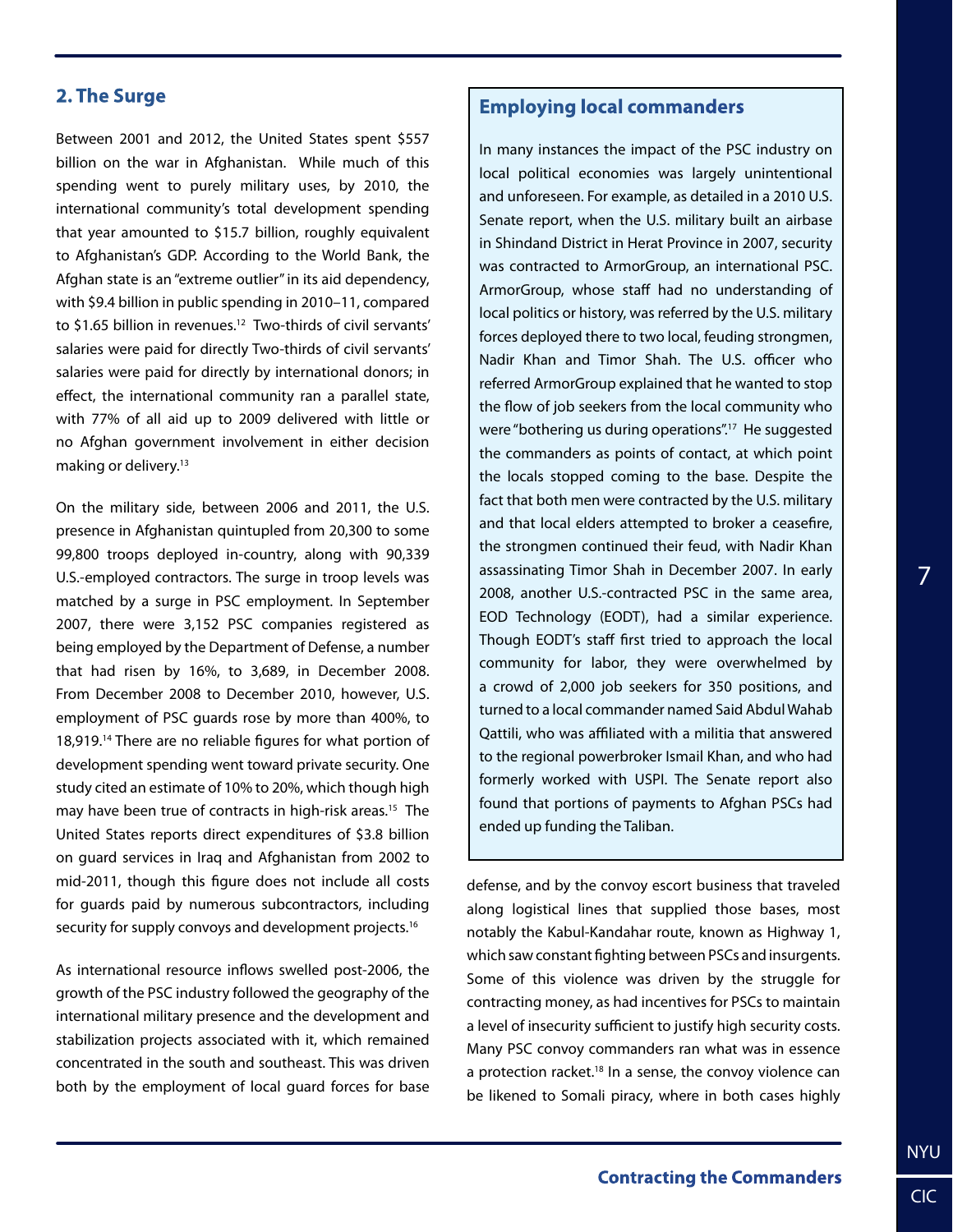<span id="page-9-0"></span>valuable cargo passes by impoverished but well-armed populations.

The convoy business encouraged new alliances and political settlements that crossed provinces and even regions, cutting across old political and ethnic divides. The new demands of the PSC industry and international contracting also precipitated a generational shift. Just as the traditional class of khans—village landlords and tribal leaders—had been replaced by the commanders during the Soviet occupation, so in turn have the jihadi strongmen sometimes been superseded by a younger generation. While these younger strongmen can still mobilize armed commander networks, they also have access to the education and experience to interact with the international community. Indeed, Afghan PSC companies have become increasingly professional and have vertically integrated their operations from groundlevel mobilization of armed networks up to bidding for international contracts, frequently by hiring ex-NATO military officers and other highly paid expatriate staff to "interface"with the international military.

The size of the PSC industry and its entanglement with Afghan politics shows how international spending, rather than the policies and institutions of the central state, determined the distribution of power. President Karzai and the central state had their institutional power constrained as a result of local strongmen's access to international money. This in turn created an incentive for the state to directly intervene in private accumulation and patronage in order to control these peripheral political economies and the strongmen they sustained.As a number of analysts have noted, Karzai has managed peripheral elites through patrimonial strategies that have consistently undermined institution-building.19 In other words, to centralize power, Karzai had to get into the contracting game himself or be marginalized. In Kandahar, he did so through his brother.

### **3. State-periphery relations: The case of Kandahar**

Kandahar Province in southern Afghanistan has historically played a kingmaker role in Kabul politics, and the post-2001 period has been no exception. The initial years in Kandahar were marked by a power struggle between rival aristocratic tribes: the Barakzai under Gul Agha Sherzai, the Alokozai under Mullah Naqibullah, and the Popolzai, led by President Karzai's half-brother, Ahmad Wali Karzai. These rivals did not compete for an authority based on tribal lines per se. Rather, patronage funded by international spending flowed through kinship-based networks. Success in this competition was determined by proximity to U.S. and international military power and resources.

Sherzai, who had been accompanied by U.S. Special Forces during the fall of the Taliban regime, enjoyed the initial advantage. This allowed him to maintain a number of private armed groups with U.S. patronage, which he used both to pursue al Qaeda and the Taliban, and to monopolize gravel and labor contracts at Kandahar Air Field.<sup>20</sup> By contrast, the Alokozai, who were given positions in the official security forces, were marginalized early on, due in large part to their lack of access to U.S. patronage. Ahmad Wali Karzai, however, was able to cultivate a close collaboration with the United States from the beginning. Crucially, he provided the initial recruits for the militia that guarded the CIA station at Taliban leader Mullah Mohammad Omar's former compound, now renamed Camp Gecko, a militia that would later become the Campaign PSC known as the Kandahar Strike Force.<sup>21</sup> He also provided the CIA with information on Taliban leaders, including passport photographs from the office of the Ministry of Foreign Affairs in Kandahar.

Ahmed Wali eventually outmaneuvered Sherzai, who was pushed out as governor in 2005.<sup>22</sup> He consolidated power in Kandahar by establishing himself as the central node in the networks that dominated provincial politics, most notably tribal patronage, business, international contracting, the opium trade, and the commander networks. Control of the PSC industry, and therefore

8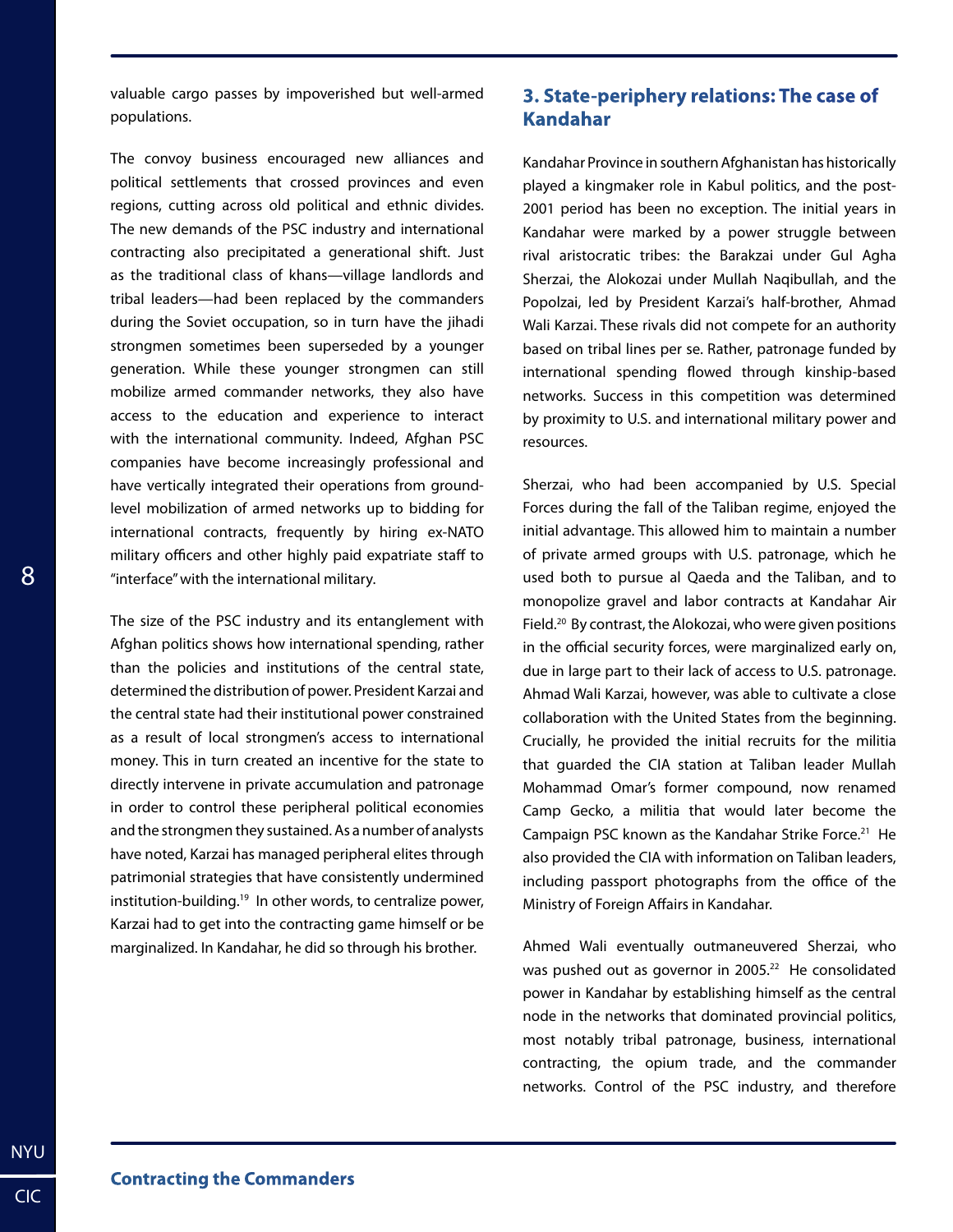informal armed groups, was crucial to that position. In addition to supplying recruits for the CIA's Kandahar Strike Force, a number of Karzai relatives were involved in their own PSC companies.

This "corrupt," patrimonial style of governance was funded by the scale of international money flowing into the province. In 2010, for example, the United States disbursed nearly \$276 million in Commander's Emergency Response Program (CERP) funding in Kandahar, out of a budget of \$619 million for the entire country.<sup>23</sup> That same year the United States budgeted enough to apportion \$650 for every resident of Kandahar, some two to three times the per capita income.<sup>24</sup> The struggle for a share of this wealth permeated every level of the Afghan government. For example, it became common practice for Afghan National Police (ANP) commanders to "rent out" their men to development contractors in the areas that they controlled, in arrangements that amounted to extortion rackets. Contractors who refused to hire the local commander's police officers—at a going rate of \$250 per officer per month in the summer of 2010—would quickly face threats attributed to the "Taliban." One senior police official at the Criminal Investigations Department in Kandahar estimated that half of the targeted killings in the city were related to criminal activities and feuds over contracting.<sup>25</sup>

This flood of international money—vital to achieving preeminence over rival strongmen—could be captured if the market was skewed through official corruption and informal coercion, which Ahmad Wali was able to accomplish via his networks in the central state. This necessitated "the criminalization of the state," where corrupt officials with links to shadow economies were favored at the expense of institution-building.<sup>26</sup> The converse—independent state institutions—could be threatening to Ahmad Wali. One governor, Rahmatullah Raufi, a former Communist general, was removed after clashing with Ahmad Wali, as was Esmatullah Alizai, a professional police chief. The subordination of official positions to informal power networks was made apparent when Kandahar police chief Matiullah Qateh was killed in June 2009 in a confrontation with members of the CIA Campaign militia, the Kandahar Strike Force, who entered his office after police had arrested one of its members.

Subsequent to 2009, security officials appointed in Kandahar have mostly been Karzai loyalists.

International money was the linchpin of the system that Ahmad Wali built in Kandahar. Initially a peripheral actor, Sherzai was able to dominate this political economy in opposition to the center. Later, with Ahmad Wali's rise to preeminence, the periphery was integrated into the center's networks at the price of the criminalization of the state. Despite his subsequent unpopularity among internationals, Ahmad Wali was able to achieve a broader base of support than Sherzai by tying together a wide array of actors, across a spectrum of tribes, to monopolize access to international money. With his assassination and the impending drawdown of international forces, it is possible that his system will fragment, bringing further instability to Kandahar. In the spring of 2012, the Karzai family's largest business venture, the Aynomina property development, was reportedly experiencing financial difficulties, contributing to tensions among the brothers. At the same time, Kandahar's powerful new police commander, General Abdul Raziq, has been consolidating power in local security services. Raziq's ascension may well mark a retreat from contracting coalitions back to the strongman politics that characterized earlier periods in Kandahar.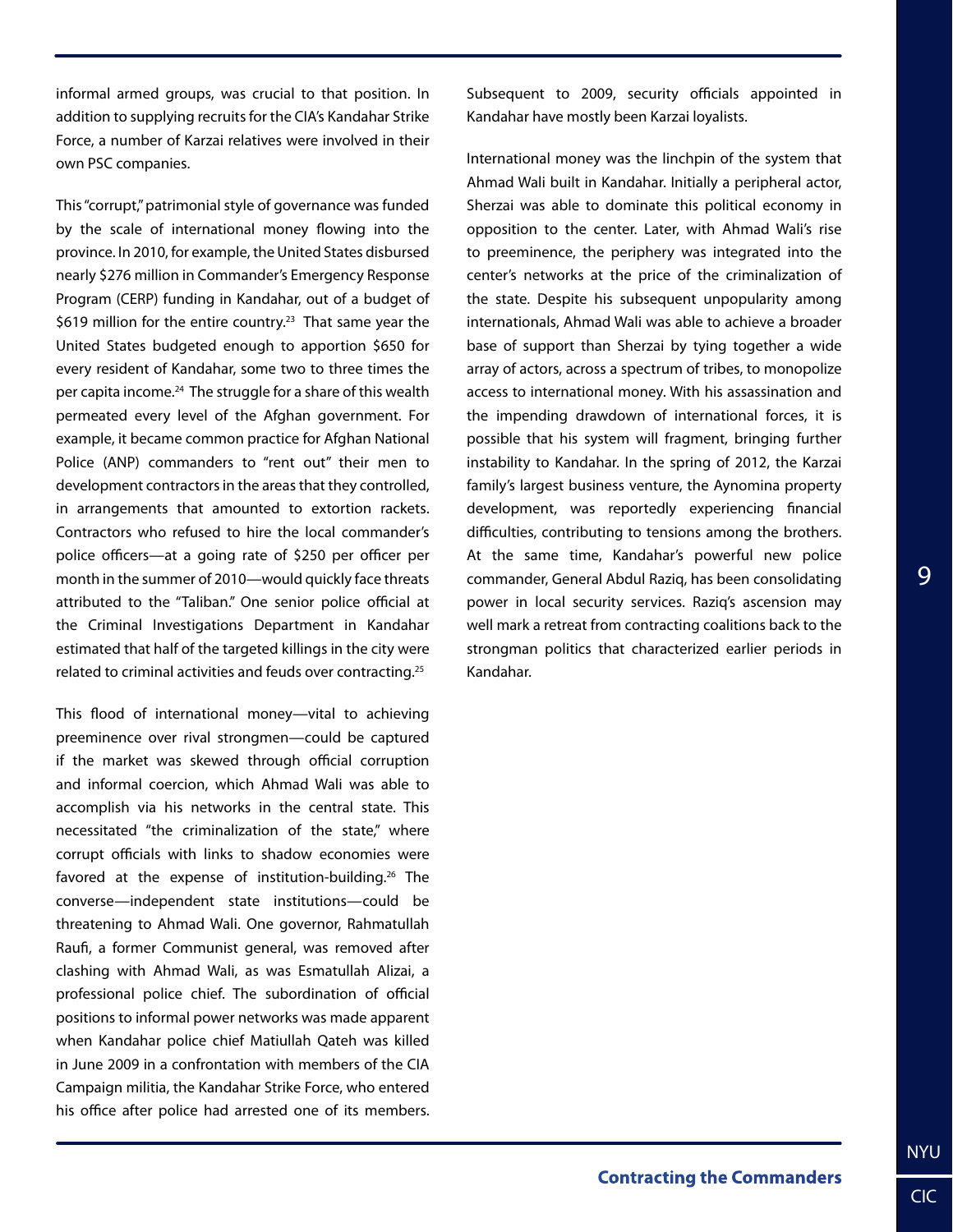# <span id="page-11-0"></span>**4. The Afghan Public Protection Force and the struggle for sovereignty**

For the past two years, the Afghan government and the international community have been involved in a protracted crisis over the regulation and control of the PSC industry. PSC regulation was virtually nonexistent until the beginning of 2008, when licensing was placed under the DIAG section of the Anti-Terrorism Department of the Ministry of the Interior (MOI).<sup>27</sup> Enforcement was extremely limited, and the issue remained a low priority for both the Afghan government and the international community.<sup>28</sup> By late 2009, however, tensions surrounding the PSC industry had grown, as conflicts between the Afghan government and its international allies over corruption and counterinsurgency tactics mounted. In response to growing international and domestic criticism of PSCs, in August 2010 President Karzai decreed that all PSCs in Afghanistan would be dissolved by the end of the year, to be replaced by the APPF.

Karzai's deft maneuvering left internationals scrambling to save the very industry they had been criticizing. The internationally owned PSCs opposed what amounted to a nationalization of their industry, as did the development contractors, who had concerns about the safety of their employees. The development contractors and the PSCs therefore presented a united front to ISAF, threatening to cite force majeur and abandon their outstanding contracts.29 The APPF, which had existed since 2009, had, at the time The APPF, which had existed since 2009, had, at the time of the announcement, approximately 5,500 guards and lacked capacity or experience to replace the PSCs.

The ban on PSCs was deferred twice, the first time to March 2011. At that point, a second compromise was negotiated to extend the deadline another year and implement a "bridging strategy," designed by presidential advisor Ashraf Ghani and Interior Minister Bismillah Khan. Karzai was reportedly furious at the extension, and adamant that it would be the last one. $30$  At the time of the second extension, a clarification was given that embassies would be exempt under the Vienna Convention, and therefore

# **APPF and RMCs**

Under the new regulations, companies contract directly with APPF for private security services, with APPF charging a 20% overhead. While companies typically will transfer their existing guard force, along with its weapons, to the MOI, APPF will assign a specified number of its own officers to the project, who will be responsible for managing personnel. Within APPF, a sharp distinction is made between PSC guards who join the APPF, with three specific "guard" ranks reserved for them below the standard MOI rankings of regular APPF staff, a distinction that is likely to increase PSC guard force reluctance to join the new parastatal. All APPF guards will be enrolled in biometrics and their weapons licensed with the MOI.<sup>31</sup>

By the end of March 2012, eight RMCs had been registered, out of the 45 previously licensed PSCs.<sup>32</sup> International RMCs must pay a \$120,000 licensing fee and deposit a \$400,000 bank guarantee. $33$  These figures are halved for local RMCs, and a number of international PSCs reportedly were using local partners as a front to reduce costs and attention from the Afghan government—a reversal of the earlier cloak on Afghan ownership, and an indication of how much the main source of regulatory pressure is now the Afghan government, rather than international oversight.34

At least two PSCs, Hart Security and Controlled Risk, are reported to have stopped operations rather than transfer to the new regulatory structure.<sup>35</sup> However, despite the increased cost and uncertainty, the majority of international PSCs have remained working in Kabul, mostly because the largest portion of their profits is derived from expatriate contractors, rather than Afghan guards who must be transferred to APPF.

free to hire PSCs, and that ISAF contracts for "fixed sites" would be given up to two years, until 2013. There was also agreement that PSCs could become "Risk Management Companies," (RMCs), which would allow their (primarily expatriate) managerial and supervisory staff to keep their personal weapons, but not employ Afghan guards.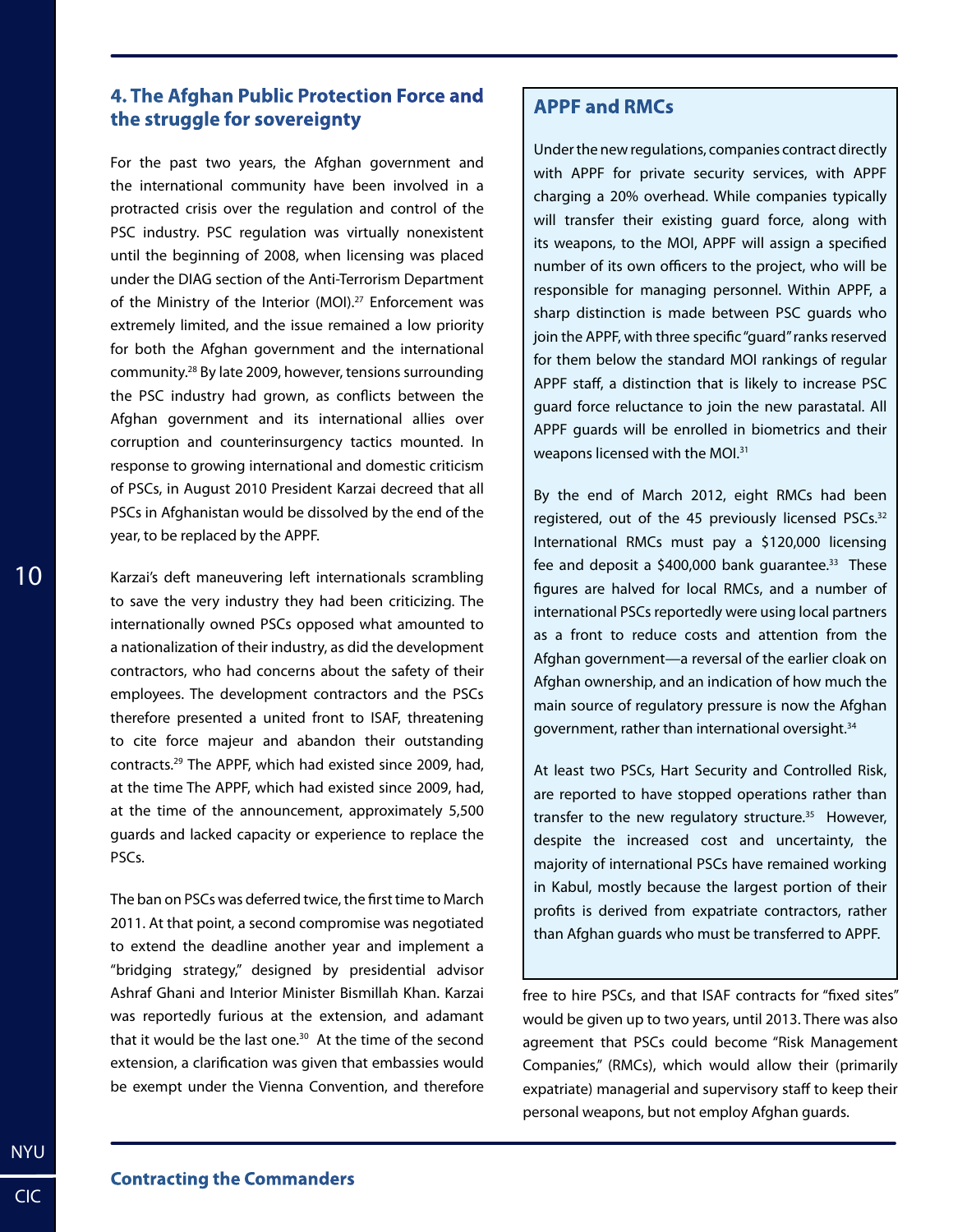As late as November 2011, ISAF officials were adamant that both convoy and development projects would be completely transitioned by March 21, 2012. However, when the deadline arrived, it was extended for at least another two months, and government officials were instructed not to take action against PSCs in the meantime. As of September 2012, APPF transition had reached only a fraction of PSCs operating in Afghanistan. Moreover, it appears that convoy guards have been given the exemption extended to ISAF base and construction contracts, meaning they will be exempt from APPF transition until March 2013.<sup>36</sup>

For the moment, the PSC and development industry's "red lines"have for the most part been granted. Contractors are allowed to carry weapons under new RMC licenses, and RMCs will control and design security. Moreover, while an APPF academy has been set up with the help of ISAF, it will not produce a sufficient number of graduates to meet the demands of the industry in the near term, and RMCs will continue to recruit and train their own guard forces. APPF is in many ways, for the moment, merely a veneer of state control, albeit one that exacts a considerable premium in cost and uncertainty.

The APPF process highlights the complex power struggles involved in transition, and how increases in state control do not necessarily translate to increased institutionalization. Karzai's abrupt ban on PSCs provoked widespread puzzlement, given the deep involvement of his allies in the PSC industry. Yet while some observers saw it as a cynical ploy to deflect pressure at a time when Karzai was facing heavy criticism over corruption, his administration has moved forward with APPF in the face of concerted opposition from the international community. As an MOI white paper from 2009 shows, APPF was part of a larger plan by Afghan officials—many of them Westerneducated technocrats or former Communist officials who strongly favored state-centric models—to consolidate state control even prior to the tensions over corruption.

Yet, inasmuch as they were an attempt to strengthen the state, the PSC regulations have also strengthened the very tools of patrimonial governance that have undermined institution-building. Karzai and other central elites used

the PSC ban to exert pressure on rival powerbrokers while rewarding local allies.<sup>37</sup> Powerbrokers with good connections to the central state were able to maintain their PSC activities. In this respect, the PSC industry regulation resembles counter-narcotics in developing countries, where inconsistent enforcement has transformed a competitive industry into one dominated by cartels with closer links to the central state.

A number of unresolved issues therefore remain with APPF. Only a fraction of PSC activity in Afghanistan has been transitioned to APPF, using the most professionalized PSC guard forces. There appears to be no plan for how large powerbrokers involved in the PSC business will be absorbed. Moreover, while both the Afghan government and the international community appear to be satisfied for the moment with the veneer of APPF on top of the RMCs, a significant incident involving APPF, such as a "green on blue attack," could precipitate a faster drawdown in projects, as contractors'costsincrease or they abandon the country altogether.

As APPF's capacity and control increases, it may come to play a greater role in extending Afghan state control to informal armed groups that operate within the political economies generated by international PSC contracting in areas outside of Kabul, such as the large convoy militias maintained by the Urozgan strongman and police chief Matiullah Khan. The question remains, however, whether APPF will co-opt these groups, or vice versa—that is, whether the absorption of major powerbrokers and their patronage networks into APPF will corrupt the institution, given the powerful financial interests involved in maintaining the status quo in areas where local strongmen reap large cuts of international spending.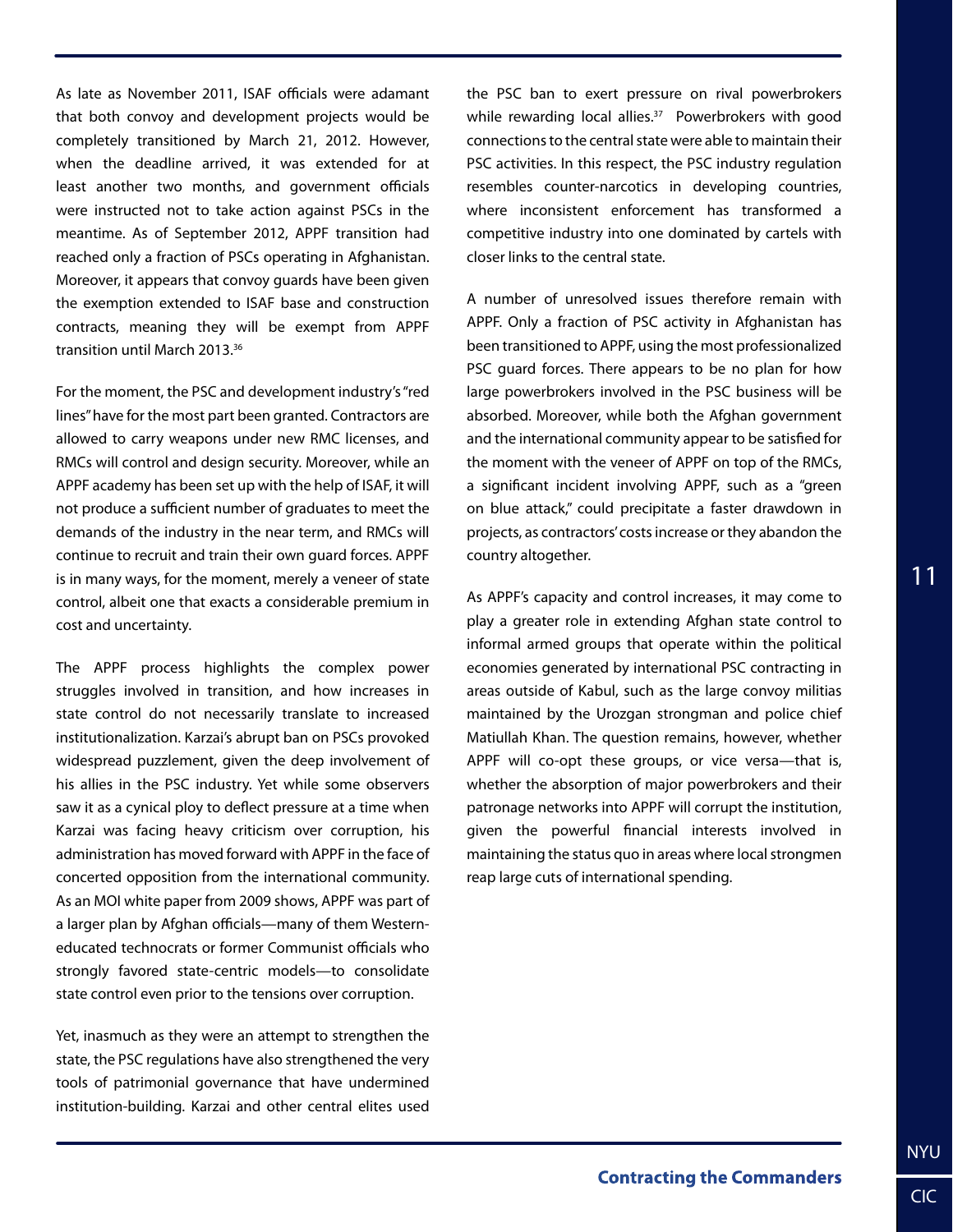# <span id="page-13-0"></span>**5. Scenarios for transition: Special Forces, informal armed groups, and Washington-Kabul relations**

U.S. and international patronage of PSCs and informal armed groups has been a significant source of tension between the Afghan government and the international community. As in Iraq, the drawdown in international military forces may mean, at least in the short term, a greater reliance on contractors and PSCs. Moreover, the current consensus in policy circles is that the United States will move toward a counter-terrorism strategy built around Special Forces and the CIA, which operate with a light footprint and reduced oversight. This raises two areas of concern: first, that this may lead to future breakdowns in the relationship between the Afghan government and the international community, and second, that it may contribute to the growing proliferation of informal armed groups that are funded by the international military forces outside of Afghan government control.

#### **The Khost Campaign PSC**

The link between U.S. patronage of informal armed groups and the failure of disarmament is well illustrated by the case of General Khialbaz Sherzai, a former communist official from the southeastern border province of Khost. In early 2002, Khialbaz returned from exile and offered his services to then-governor Hakim Taniwal. Khialbaz was able to mobilize a network of former communists in Khost, mostly veteran military officers who had served in the Najibullah regime. By 2003, Khialbaz's militia, registered as the 25th Division under the Afghan Military Forces framework, consisted of a reported 300 officers and 1,400 soldiers, was armed with artillery and tanks, and worked closely with U.S. military forces in the area.<sup>38</sup> While the 25th Division was officially disbanded and demobilized, Khialbaz's network remained intact, with some of his men joining local ANP units and others remaining in an extra-legal, U.S.-allied militia.39 Elements of this militia eventually would become the CIA-funded Campaign PSC known as the Khost Protection Force, which engaged in crossborder raids into Pakistan as late as 2011.40

As part of the plan for security transition, U.S. and ISAF Special Forces are currently supporting local militias in Afghanistan under a variety of programs, most notably the Village StabilityOperations(VSO) platform that establishes and trains Afghan Local Police (ALP).<sup>41</sup> The use of PSCs by Special Forces and the CIA in similar roles, however, is less well known. Initially ad hoc arrangements with local militias, these would become known as"Campaign"forces among Afghans, and were used both for base defense and military operations. Their financial arrangements would later be formalized as PSC contracts, in order to provide them a space outside of the ANSF reforms that were undertaken beginning in 2005. The PSCs belonging to Special Forces are known by the general military term "Afghan Security Guards"(ASG), and there are believed to be seven CIA-sponsored militias, including the Kandahar Strike Force, the Khost Protection Force, and the Paktika Defense Force. The Campaign PSCs differ from regular PSCs in that they are used in military operations and represent a deliberate attempt to influence the local political landscape by bolstering allies and undermining hostile actors. In this, they resemble the militia programs, but they are not integrated, even in name only, under any sort of Afghan government control.

If, as U.S. policymakers have suggested, Special Forces and the CIA will take the lead in the counter-terrorism mission in Afghanistan post-2014, an archipelago of small VSO-type bases would mean a widespread diffusion of local PSCs, in arrangements that would likely overlap with the militia program. Yet it is unclear how Special Forces and CIA-backed PSCs will be integrated into the APPF program. Under the APPF strategy, ISAF has been given an additional extension through to March 21, 2013, to use PSCs. However, there are currently no known plans to transfer the Campaign PSCs into APPF. Continued use of PSCs by the U.S. military past the 2013 deadline will likely lead to further crises in the relationship between Afghanistan and the international community. Past crises have been triggered by disagreements over high-profile corruption cases and air strikes, but are ultimately a product of President Karzai's struggle for Afghan sovereignty for better or worse—over such critical areas such as law enforcement, elections, and control of security forces.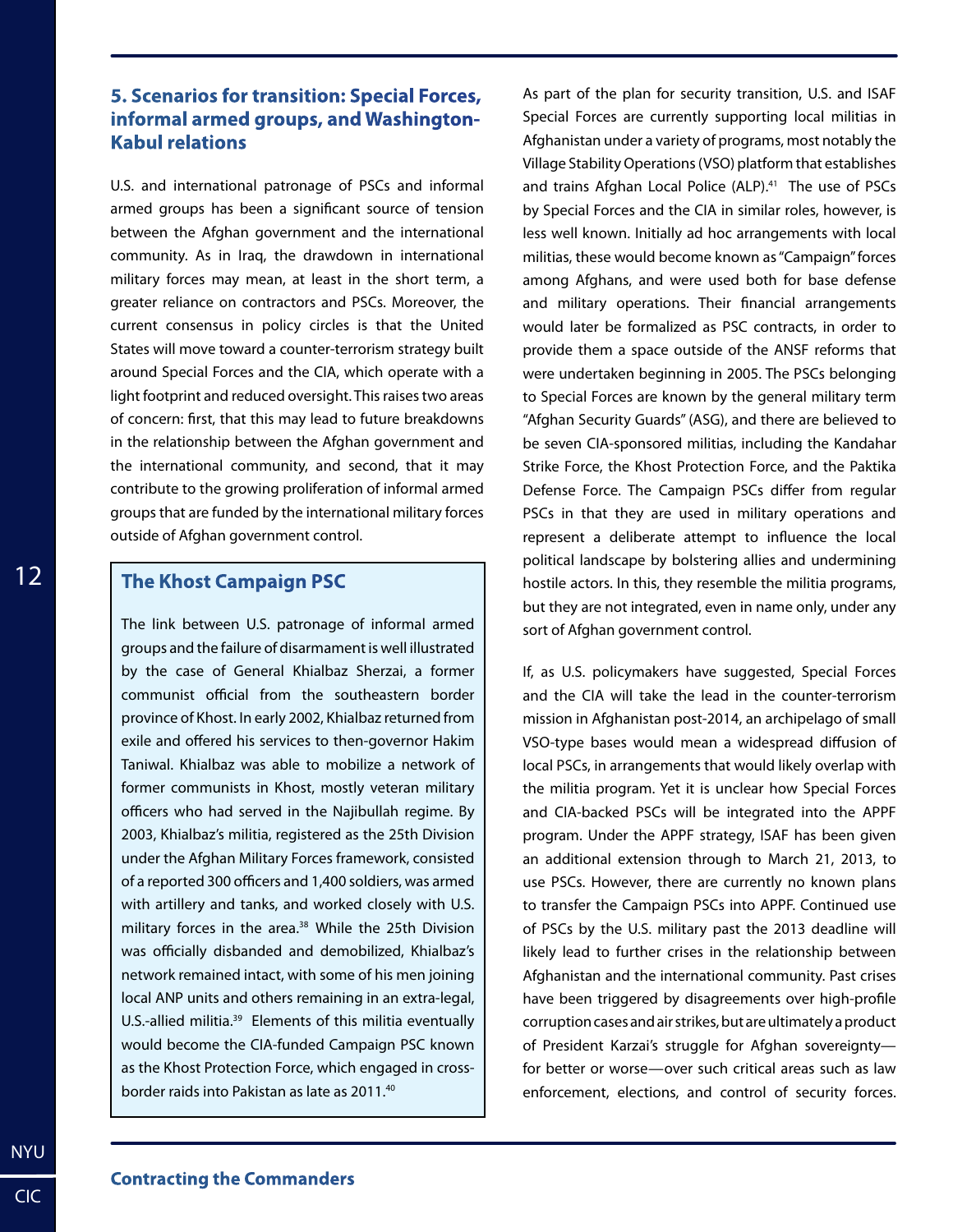<span id="page-14-0"></span>PSCs and militias that are funded directly by international military forces, and therefore unaccountable to the central government, have the potential to be the next area of disagreement.

Moreover, the overlap between militias and PSCs will likely contribute to the growing fragmentation and insecurity in the country. These groups are largely unaccountable to the central government, and have been accused of serious human rights violations and involvement in criminal activities.42 As PSC employment opportunities recede, it is increasingly likely that these groups will turn to predatory or criminal activities. Moreover, they pose a dilemma for the central state, which will need to find ways to coopt these groups as international military forces draw down, but risks being drawn into a vicious cycle whereby escalating patronage leads to further independence from the state—as Najibullah's government was post-1989. While the militias the United States is arming—for the most part with light weapons—do not resemble in size or scope the large, heavily armed units the Soviets armed, their involvement in peripheral political economies, their links to local strongmen, and their uneasy relationship with the central state are strikingly similar.

### **6. Scenarios for transition: The political economy of political settlements, present and future**

AccordingtoarecentWorldBankstudy,themacroeconomic effects of transition to Afghan security control by 2014, and the accompanying drawdown in ISAF and U.S. troop levels and international military and development spending, may be less than expected, given how little of that money has actually entered the Afghan economy. However, even under the best-case scenarios projected by the World Bank, which contain optimistic assumptions about mining and agricultural revenue, unemployment will rise, growth will slow, and per capita growth will nearly flat line.<sup>43</sup>

Moreover, while the World Bank report does not foresee drastic changes in Afghanistan's overall level of under- and unemployment, certain politically sensitive microeconomies built around international contracting are likely to be severely impacted by transition. The PSC industry, which is largely dependent on military contracting, will be among those most affected, and the tens of thousands of guards employed by the industry will add to the wider problem of unemployment in Afghanistan's security sector. In order to bridge the fiscal gap, the ANSF levels are projected to be cut by roughly 100,000 soldiers and police by 2016. This, coupled with the need to reintegrate former insurgents under any future peace deal, suggests that Afghanistan will require a comprehensive approach to disarmament and reintegration aimed at former ANSF, PSC guards, members of informal armed groups, and former insurgents.

Under a best-case scenario, there may well be some potentially positive consequences of the reduction in international spending. As this study of the PSC industry illustrates, international spending can generate perverse incentives and harmful effects. In areas where aid and contracting have been encouraging conflict—most notably along convoy routes—transition may bring about a reduction in violence. The drawdown in international spending may also in some cases strengthen the central state vis-à-vis peripheral actors who had previously benefitted from sources of income and patronage derived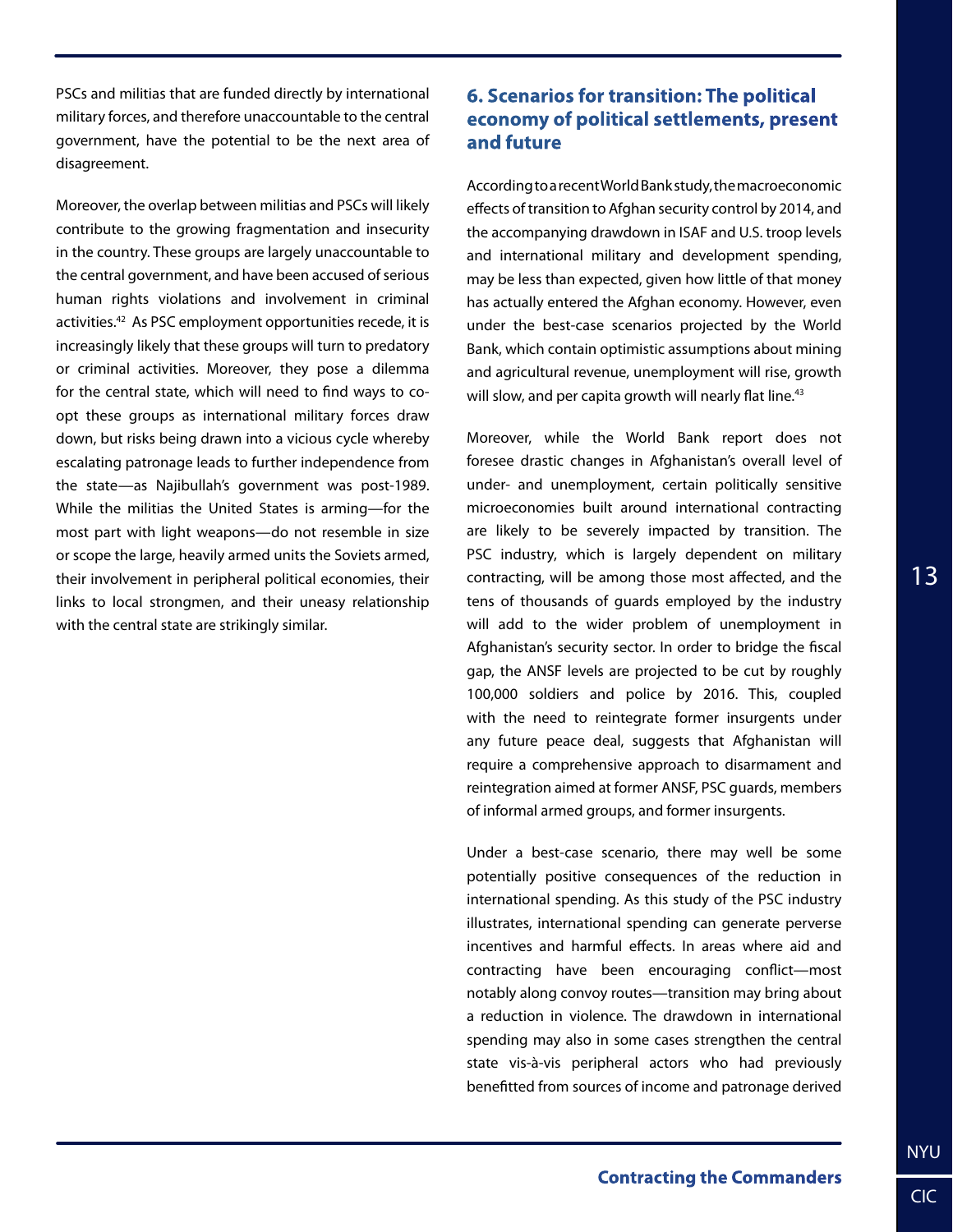<span id="page-15-0"></span>directly from international spending in their areas. It will also help rebalance many of the rentier dynamics that have hampered the development of Afghanistan's domestic economy, politics and civil society, and bureaucracy. With the reduction of a highly paid, internationally financed civil service, and greater parity between private- and public-sector salaries, some incentives for small-scale endemic corruption will be reduced. Lower inflation and a reduction in the currently inflated value of the Afghani may allow Afghan industriesto become more competitive. In theory, though Afghans will inevitably experience harsh and austere economic conditions, it's possible that a drawdown in international spending could pave the way for a form of Afghan politics that places greater emphasis on popular mobilization and therefore greater accountability, and is rooted in indigenous bases of support and therefore more stable.

However, as the World Bank forecasting model and comparative studies suggest, the greatest danger is not an economic recession per se, but the risk of a catastrophic collapse triggered by political instability and violence. Transition will generate a wide array of instabilities due to the fact that Afghanistan's contemporary political settlements are in large part based on the mutual benefits derived from international military and development spending.<sup>44</sup> That is, politically, Afghanistan remains highly fragmented among rival networks of strongmen who have been co-opted by the central state and international community in return for access to the lucrative opportunities available post-2001, thereby discouraging them from disrupting the reigning political settlements. At a national level, these political settlements are best embodied by the financial arrangements behind Kabul Bank, which brought a diverse array of actors together, ranging from southern Pashtun networks around the New Ansari market to northern Jamiat commanders allied to Marshall Fahim. This Karzai-Fahim alliance has been crucial in stabilizing the agreement between North and South, but it remains to be seen how it will be affected by the cuts in international spending. This situation also exists in the form of many smaller settlements at the regional and local levels, particularly in areas where PSC and international contracting has empowered certain informal armed

groups and commanders. The interlinking of international spending and political settlements helps explain the apparent paradox that, even though such spending most notably in the case of PSCs—has contributed to instability, the drawdown will likely generate further political instability, at least in the short term.

An international drawdown will inevitably recalibrate center-periphery relations in complex and unpredictable ways. Future struggles over decentralization will be affected by peripheral political economies linked to the international military and development presence. While under current plans development spending is forecasted both to decrease and be increasingly channeled through the Afghan government, any future U.S. military presence will inevitably generate peripheral political economies around base construction and security—not to mention the use of private militias like the Campaign forces.

#### **Conclusion**

The Afghan government and its international supporters launched the ongoing transition process with a vision of concluding a decade of unprecedented international involvement in Afghanistan. This handover process has been conceived as a technical exercise, one defined by broad institutional objectives—handing over security responsibility to ANSF; enhancing the capacity and effectiveness of civil service; and increasing the percentage of international aid delivered through the Afghan government's budget.

Despite their considerable scope, the achievement of these technocratic milestones may not ensure stability in the near or medium term. More than institutional structures, stability in Afghanistan depends on ensuring a political settlement among the country's diverse powerbrokers and networks. Without such an agreement, this report has argued, even the most robust ANSF presence, capable civil service, and sustained international assistance will be unable to prevent a possible return to violence and political crisis.

International spending has forged a bought peace in Afghanistan. Kabul has used informal patronage to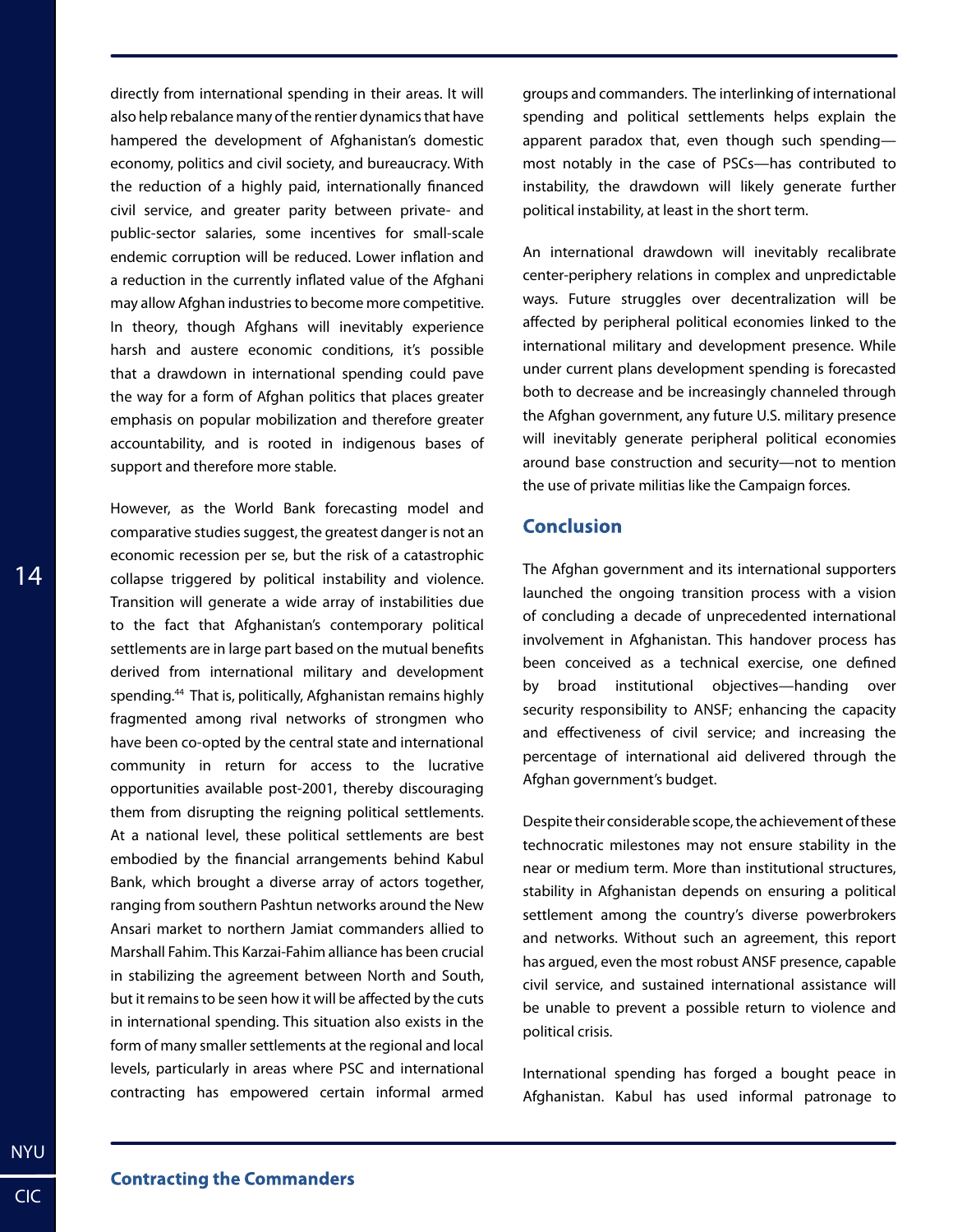control peripheral powerbrokers and networks, many emboldened by international spending in insecure areas, at the expense of state legitimacy or institution-building objectives. The expected decrease in international spending will alter the national political economy and, by extension, the basic bargains from which the Afghan state has operated over the last decade.

Bargaining in Afghanistan will be as much a product of deals and coalitions around resources—that is, political economy-as it is a function of rhetoric, ideology, or ethnic affiliation. The changing political economy therefore creates new political possibilities for Afghanistan. As discussed earlier, the planned presidential elections in 2014 will offer both the risk of increased instability, and an opportunity for Afghan elites to renegotiate a more inclusive, open order that has a chance at long-term stability. The international community should urgently examine the ways in which its spending and political economy constrains or encourages a more open post-2014 settlement. A politics based on something other than patronage and corruption could develop, perhaps popular mobilization, accountability, and support from below. The changing political bargain, however, could also compound many of the principal challenges facing Afghanistan. Given the looming economic and security challenges post-2014, only a political settlement that gives leaders an incentive to integrate their followers into a national system will have a chance of preventing widespread instability.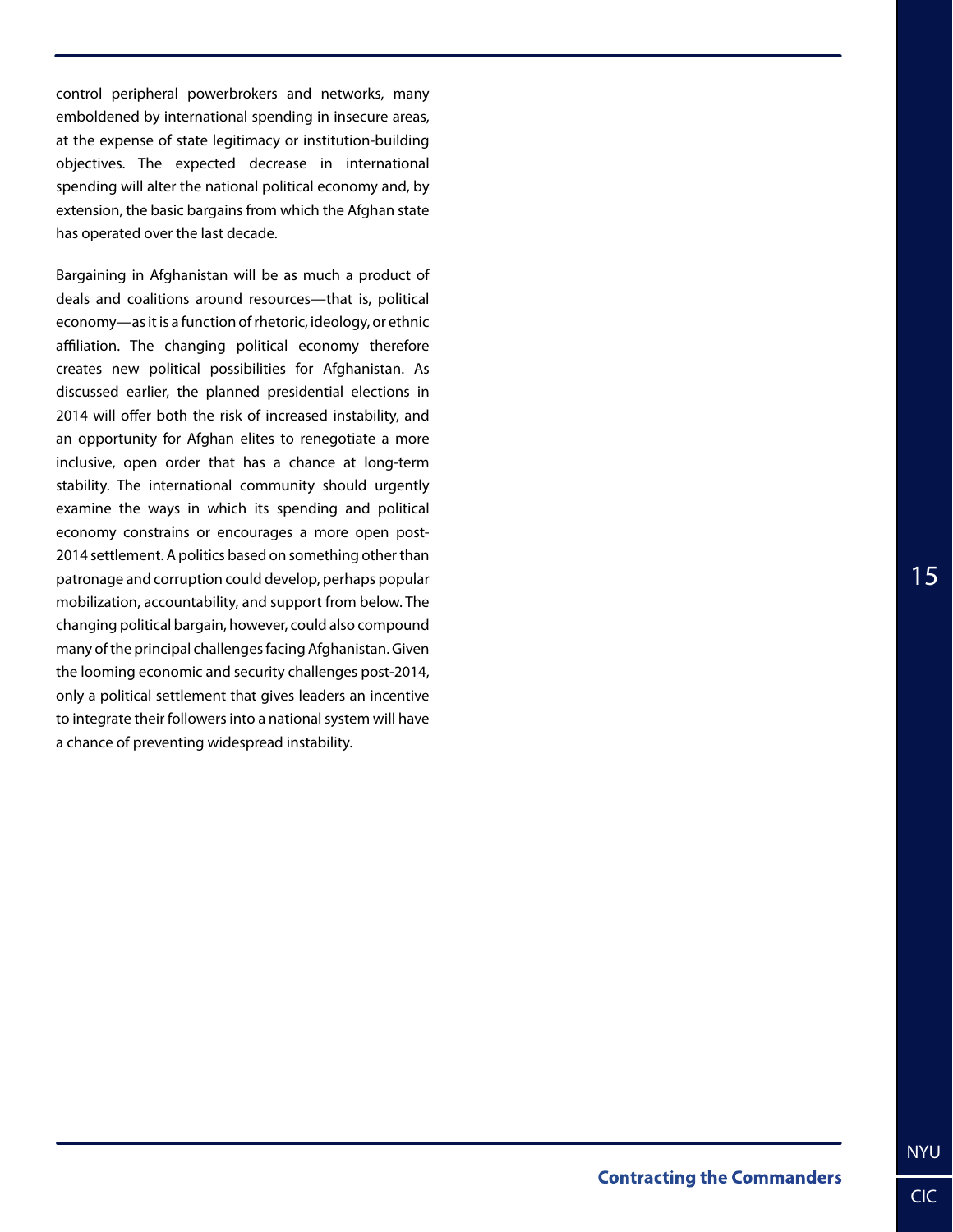#### <span id="page-17-0"></span>**Appendix 1: On PSC statistics**

The U.S. military did not begin to track the number of contractors that it employed in Afghanistan and Iraq until the latter half of 2007, and, in keeping with general problems of oversight and accountability in military contingency contracting, there are questions about the reliability of those numbers. In December 2010, the United States employed 18,919 PSC guards in Afghanistan, a figure that represented almost two-thirds of all Kabul-registered PSC employees.45 A separate Department of Defense contracting oversight body said it was"aware" of 26,000 PSC personnel working on international military contracts in May 2010, 90% (or 23,400) of whom were working on U.S. military contracts.<sup>46</sup> These numbers likely do not include the large numbers of unregistered personnel working on U.S. and ISAF military subcontracts, particularly in the convoy escort sector.

Similar official estimates for PSC employment with other ISAF countries are unavailable, but they likely employed a proportional number of PSC guards, which would suggest around 10,000 in total. One internalsurvey of 31 PSCs contracted by ISAF that was carried out in February 2011 counted 31,250 current and projected guards, a number that would have overlapped with some, but not all, of the PSC guards employed by the U.S. military. A concurrent survey counted some 3,425 guards employed on diplomatic contracts with thirteen countries and one international organization, a figure that was projected to rise to 4,689, largely due to the planned expansion of the U.S. embassy. The 52 PSCs registered with the MOI in 2011 listed some 30,000 employees, but many PSCs were widely believed to maintain a larger number of personnel than they registered, particularly if they operated outside Kabul. Therefore, upper-end estimates of the total number of PSC employees in the country ranged from 70,000, the figure cited by the Congressional Research Service, to between 60,000 and 80,000, the estimate offered by another contracting coordination body on international military and development contracts.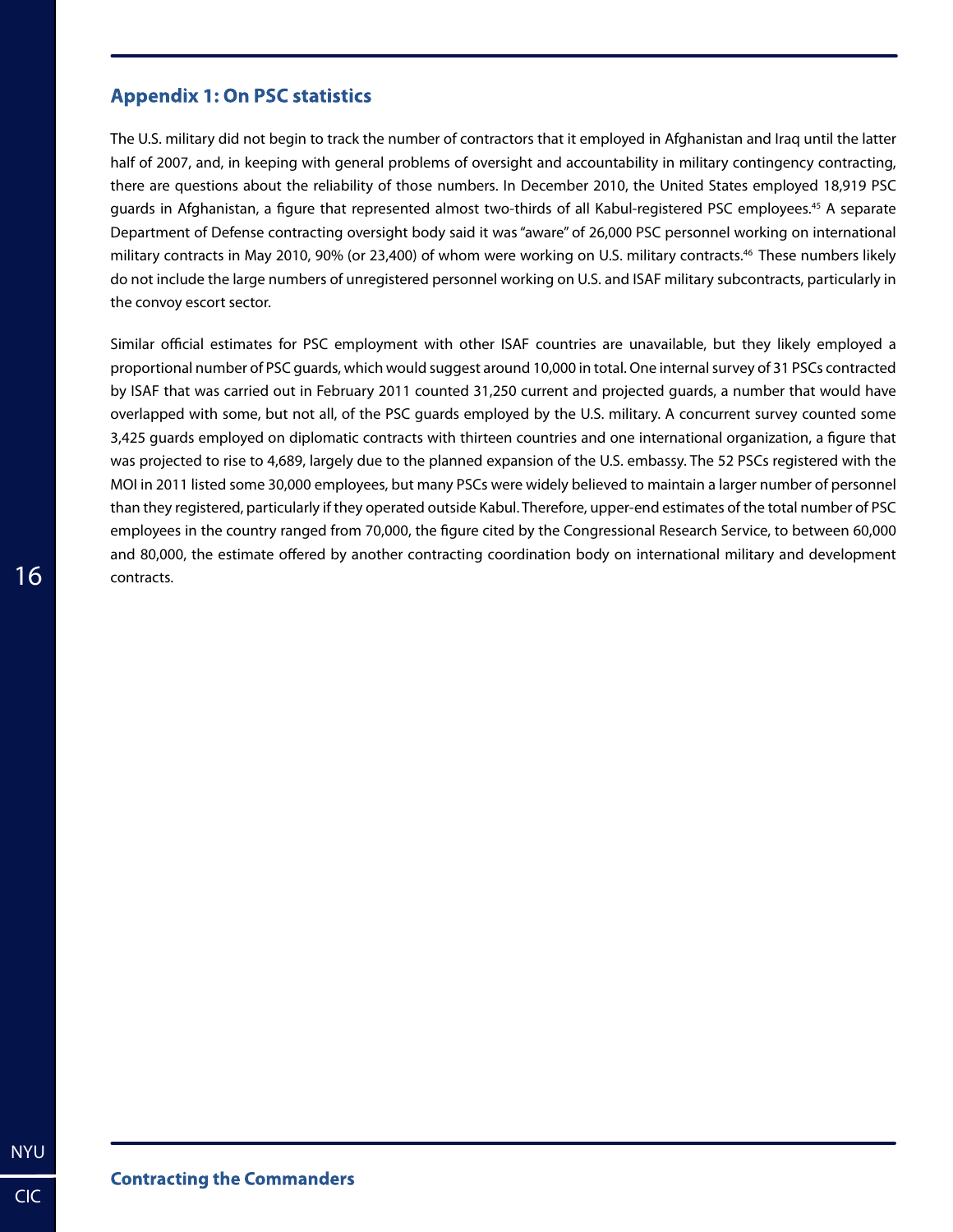#### <span id="page-18-0"></span>**Endnotes**

1 See Goodhand and Mansfield (2010) for a discussion of political settlements in Afghanistan. For the wider literature, see Jackson 1990, Khan 2000, LeBillon 2007, DeWaal 2009, DiJohn and Putzel 2009.

2 See Schmeidl 2008 and DiDomenico and Sherman 2009 for earlier studies of the PSC industry in Afghanistan.

3 Schwartz 2011

4 Schmeidl (2008:11) gives an estimate of 44% for registered Afghanowned PSCs, but also notes that many foreign-owned PSCs either include Afghan partners, or use foreign ownership as a front for Afghan powerbrokers who do not want their involvement known.

5 Internal ISAF report obtained by author, February 2011. Schwartz 2011 and 'Letter from OSAC to Ambassador Ryan Crocker', July 29, 2011. See endnote 1 for a further discussion of PSC workforce estimates.

<sup>6</sup>Most notable, among these provincial powerbrokers is Matiullah Khan, the preeminent figure in Urozgan who monopolizes convoy security on the Kandahar-Tirin Kowt highway. Other powerbrokers tied to the PSC industry include Abdul Wali Khan, known as Koka, who was formerly the police chief of Musa Qala and controlled lucrative routes to British and American military bases in Helmand, and Pacha Khan Zadran, a major strongman in southeastern Afghanistan.

7 Schooner and Swan 2010, Schwartz 2011

8 Rubin and Sahak 2010

9 There is a substantive literature on commander networks and the pre-2001 political economy of Afghanistan. For example, see Rubin 1995 and 2000, Goodhand 2005, Giustozzi 2009.

<sup>10</sup>Giustozzi 2008a:180

<sup>11</sup>Belasco 2011:10

<sup>12</sup>World Bank 2011b:6

<sup>13</sup>World Bank 2011a:10, Poole 2011:9

14Schwartz 2011

<sup>15</sup>Sherman and DiDomenico 2009

<sup>16</sup>Commission on Wartime Contracting, 2011

<sup>17</sup>This account is drawn from the 2010 US Senate report, "Inquiry into the Role and Oversight of Private Security Contractors in Afghanistan."

 International security contractor, Kabul, April 2012 <sup>18</sup> House of Representatives 2010 report "Warlords Inc."

<sup>19</sup>See Giustozzi and Orsini 2009, van Bijlert 2009, Schmeidl 2011

<sup>20</sup>ICG 2003, Chayes 2006, Giustozzi and Ullah 2007

<sup>21</sup>Filkins 2010a, Partlow 2011

<sup>22</sup>Forsberg 2010:23

<sup>23</sup>Internal ISAF report obtained by author, June 2011 24Surkhe 2011:136

<sup>25</sup>Interviews, Kandahar City, July 2010

<sup>26</sup>See Bayart (1999) for a discussion of this term.

27Schmeidl 2008:17, Brooking and Schmeidl 2008

28Sherman and DiDomenico 2009

<sup>29</sup>A liaison body between contractors and the U.S. government, Overseas Security Advisory Council (OSAC), cited four "red lines" on the part of the international development community: (1) that expatriate contractors be allowed to keep their weapons and provide an inner cordon of armed security; (2) that contractors maintain command and control over security; (3) that contractors maintain design of security; and (4) that contractors pay APPF guards themselves. Letter from OSAC to U.S. Ambassador Ryan Crocker, July 29, 2011.

30International advisor in the MOI, Kabul, July 2011

<sup>31</sup>SIGAR 2012:5

32"Procedure for Regulating Activities of Risk Management Companies in Afghanistan,"Draft Document, Ministry of the Interior, 2011.

33International advisor in the MOI, Kabul, April 2012

34International security consultant, Kabul, March 2012 35ICG 2003:15.

<sup>36</sup>International advisor in the MOI, Kabul, April 2012

<sup>37</sup>For example, of the seven Afghan PSCs who had their licenses revoked,

only Watan, owned by Karzai relatives, was able to get its license reinstated on appeal by the Afghan government. 38ICG 2003:15.

39Giustozzi 2008a:188.

40Smith and Gray 2011.

41Lefèvre 2010, HRW 2011

42Human Rights Watch 2011

43World Bank Report

<sup>44</sup>For a discussion of political settlements literature in the Afghan context, see Goodhand and Mansfield 2009.

45Schwartz 2011.

46Senate 2010:1.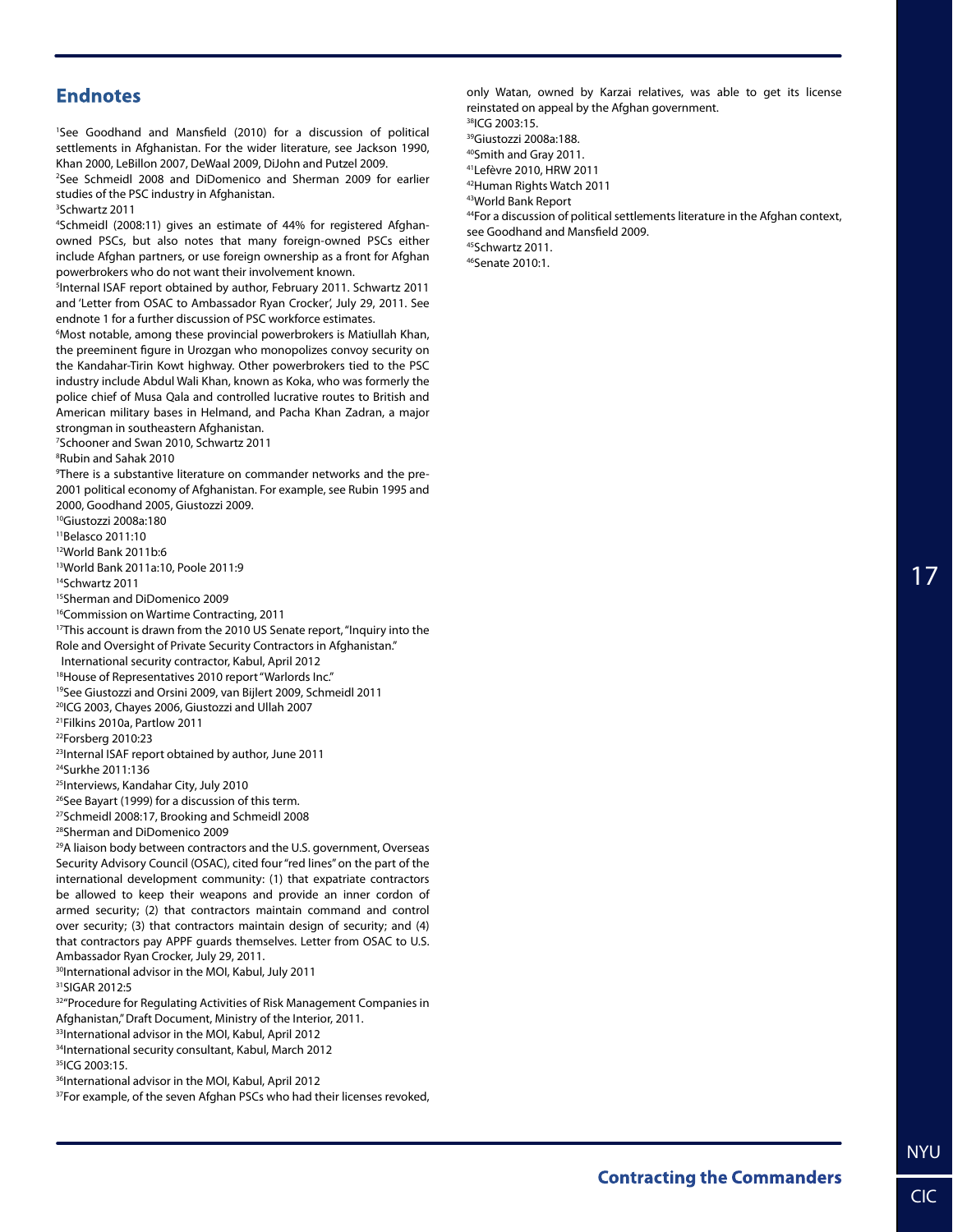#### <span id="page-19-0"></span>**Bibliography**

- Abrahamsen, Rita and Michael C. Williams. 2011. *Security Beyond the State: Private Security in International Politics*. New York: Cambridge University Press.
- Bayart, Jean-Francois, Stephen Ellis, and Beatrice Hibou (eds). 1999. The Criminalization of the State in Africa. Bloomington: Indiana University Press.
- Belasco, Amy. 2010. "The Cost of Iraq, Afghanistan, and Other Global War on Terror Operations since 9/11."Washington, D.C.: Congressional Research Service, September.
- -----. 2011. "The Cost of Iraq, Afghanistan, and Other Global War on Terror Operations since 9/11," Washington, D.C.: Congressional Research Service, March.
- van Bijlert, Martine. 2009. "Between discipline and discretion: Policies surrounding senior subnational appointments." Kabul: Afghan Research and Evaluation Unit. May.
- Brooking, Stephen and Suzanne Schmeidl. 2008."When Nobody Guards the Guards: The quest to regulate private security companies in Afghanistan." Sicherheit und Frieden, 26(4), Fall 2008, 208-14.
- Chayes, Sarah. 2006. *The Punishment of Virtue: Inside Afghanistan after the Taliban*. New York: Penguin.
- Commission on Wartime Contracting in Iraq and Afghanistan. 2009. "At What Cost? Contingency Contracting in Iraq and Afghanistan."Washington, D.C.: Interim Report to Congress.
- DeWaal, Alex. 2009. "Mission without end? Peacekeeping in the African Political Marketplace." International Affairs, 85(1), 99-113.
- Di John, Jonathan and James Putzel. 2009. "Political Settlements." Birmingham: Governance and Social Development Resource Center, Issues Paper, June. Available at http://[www.gsdrc.org/docs/open/EIRS7.pdf](http://www.gsdrc.org/docs/open/EIRS7.pdf)
- Forsberg, Carl. 2010."Politics and Power in Kandahar."Washington, D.C.: Institute for the Study of War. Afghanistan Report No. 5, April, Available at: <http://www.understandingwar.org/sites/default/files/>[Politics\\_and\\_Power\\_in\\_Kandahar.pdf](http://www.understandingwar.org/sites/default/files/Politics_and_Power_in_Kandahar.pdf)
- Giustozzi, Antonio. 2004. "Good State vs. 'Bad' Warlords? A Critique of State-Building Strategies in Afghanistan." Working Paper No. 1, London: Crisis States Programme, London School of Economics, October.
- -----. 2005. "The Debate on Warlordism," Discussion Paper No. 13. London: Crisis States Programme, London School of Economics, October.
- -----. 2007."War and Peace Economies of Afghanistan's Strongmen,"*International Peacekeeping*, 14(1), 75–89.
- -----. 2008."Bureaucratic Façade and Political Realities of Disarmament and Demobilisation in Afghanistan,"Conflict, Security & Development, 8(2), 169-192.
- -----. 2008. *Koran, Kalashnikov, and Laptop: The Neo-Taliban Insurgency in Afghanistan*. New York: Columbia University Press.

#### **Contracting the Commanders**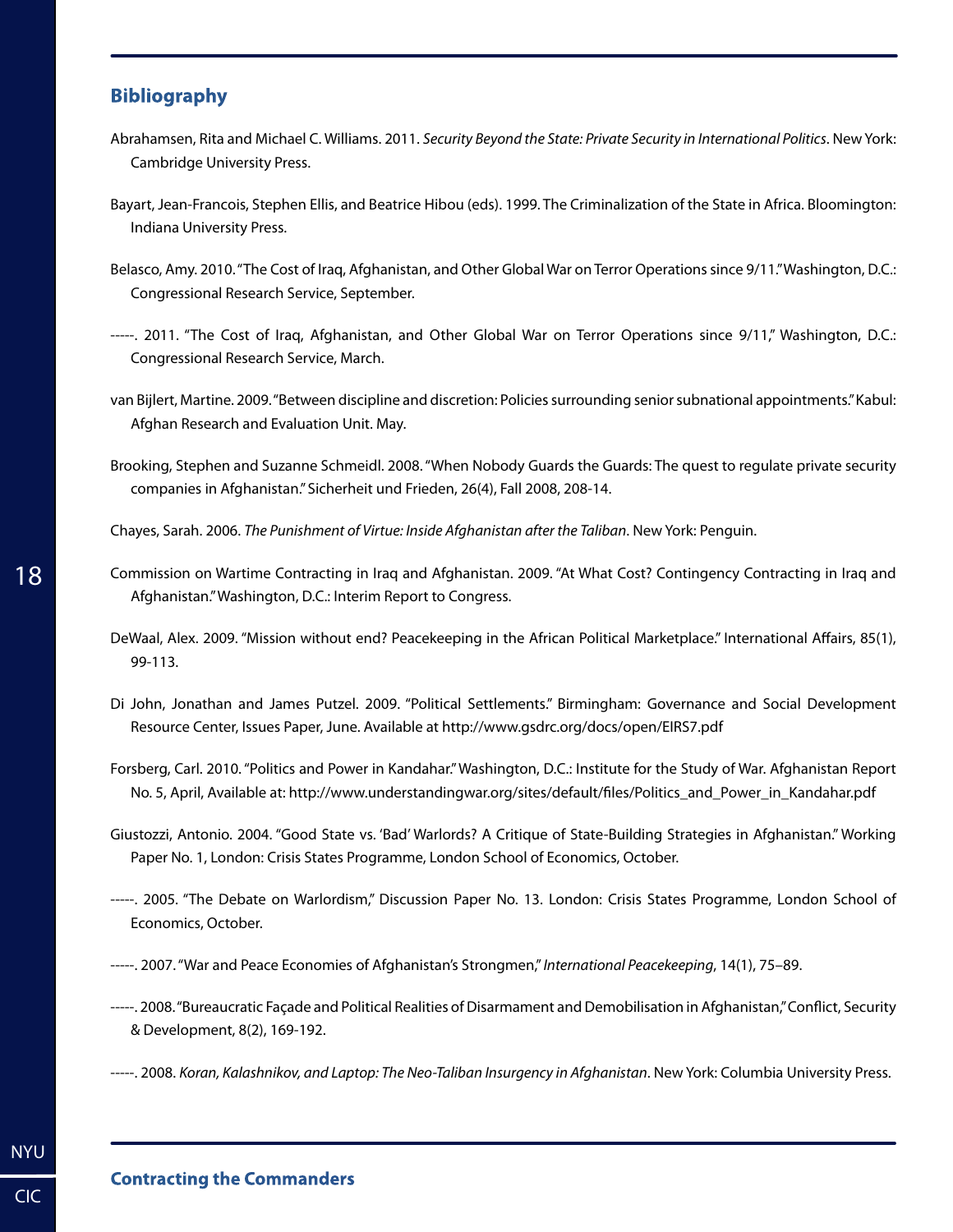- -----. 2008. "Shadow Ownership and SSR in Afghanistan." In Local Ownership and Security Sector Reform, Timothy Donais (ed). Yearly Book Series, Geneva Center for the Democratic Control of Armed Forces.
- -----. 2009a. *Empires of Mud: War and Warlords in Afghanistan*. New York: Columbia University Press.
- Giustozzi, Antonio (ed). 2009b. *Decoding the New Taliban: Insights from the Afghan Field*, London: Hurst.
- Giustozzi, Antonio and Noor Ullah. 2007. "The Inverted Cycle: Kabul and the Strongmen's Competition for Control over Kandahar, 2001-2006,"Central Asian Survey, 26(2) 167-184.
- Giustozzi, Antonio and Dominique Orsini. 2009. "Centre-Periphery Relations in Afghanistan: Badakhshan between Patrimonialism and Institution-building,"Central Asian Survey, 28(1), 1-16.
- Goodhand, Jonathan. 2005. "Frontiers and Wars: The Opium Economy in Afghanistan," Journal of Agrarian Change, 5(2), 191-216.
- -----. 2008. "Corrupting or Consolidating the Peace? The Drugs Economy and Post-conflict Peacebuilding in Afghanistan," International Peacekeeping, 15(3), 405-423.
- Goodhand, Jonathan and David Mansfield. 2010."Drugs and (Dis)order: A Study of the Opium Trade, Political Settlement, and State-making in Afghanistan," Crisis States Working Papers Series No. 2., London: London School of Economics, November.
- Goodhand, Jonathan and Mark Sedra. 2007."Bribes or Bargains? Peace Conditionalities and 'Post-Conflict' Reconstruction in Afghanistan."International Peacekeeping, 14(1), 41–61.
- Gopal, Anand. 2011. "The Battle for Afghanistan: Militancy and Conflict in Kandahar." Washington, D.C.: New America Foundation, November. Available at: [http://www.newamerica.net/publications/policy/the\\_battle\\_for\\_afghanistan](http://www.newamerica.net/publications/policy/the_battle_for_afghanistan)
- Human Rights Watch. 2011."Just Don't Call it a Militia: Impunity, Militias, and the Local Police."New York, September.
- International Crisis Group. 2003."Disarmament and Reintegration in Afghanistan."Asia Report No. 65. Brussels, September 30.
- International Crisis Group. 2005."Afghanistan: Getting Disarmament Back on Track."Asia Briefing No 35. Brussels, February 23.
- Jackson, Robert. 1990. Quasi-States: Sovereignty, International Relations, and the Third World. New York: Cambridge University Press.
- Khan, Mushtaq. 2000. "Rent-Seeking as a Process: Inputs, Rent-Outcomes and Net Effects." In Rents, Rent-Seeking and Economic Development, Mushtaq H. Khan and Jomo K.S. Cambridge: Cambridge University Press, 70-144.
- Le Billon, Phillipe. 2007."Geographies of War. Perspective on'Resource Wars'"*Geography Compass* 1/2, 162-183.
- Lefèvre, Mathieu. 2010. "Local Defense in Afghanistan: A review of Government-Backed Initiatives." Kabul: Afghanistan Analysts Network, Thematic Reports, May.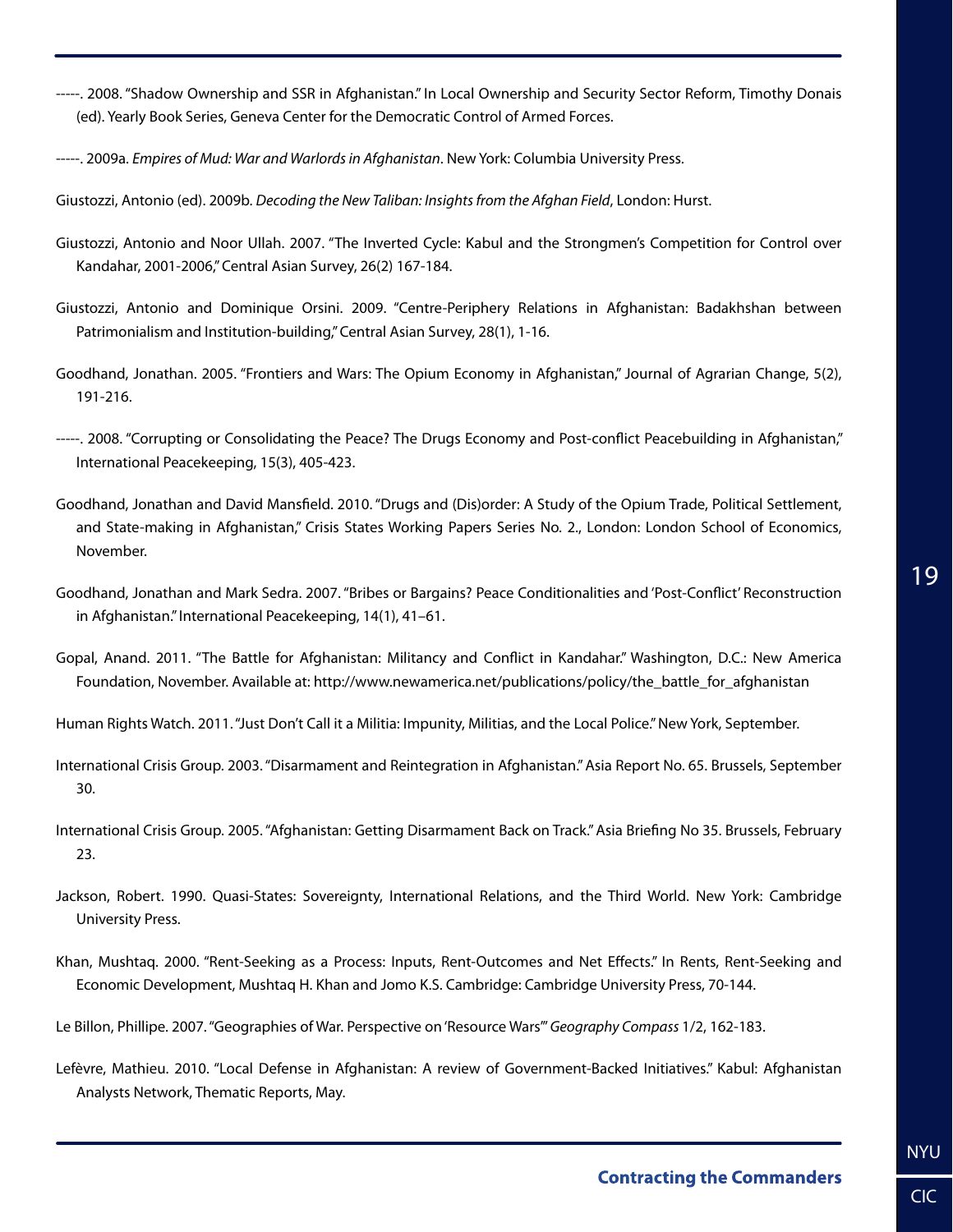- Rubin, Barnett R. 1995a. The Fragmentation of Afghanistan: State Formation and Collapse in the International System. New Haven: Yale University Press.
- -----. 1995b. *The Search for Peace in Afghanistan: From Buffer State to Failed State.* New Haven: Yale University Press.
- -----. 2000."The Political Economy of War and Peace in Afghanistan."*World Development.* 28 (10), 1789-803.
- -----. 2006. "Peace-Building and State-Building in Afghanistan: Constructing Sovereignty for Whose Security?" Third World Quarterly. 27 (1), 175–85.
- -----. 2009."The Transformation of the Afghan State."In The Future of Afghanistan, J. Alexander Their (ed). Washington, D.C.: United States Institute of Peace, 13-22.
- Rubin, Alissa and Sharifullah Sahak. 2010."Taliban Attack Guard in Deadly Raid."*New York Times*. August 20.
- Schmeidl, Susanne. 2007. "Case Study Afghanistan." In Private Security Companies and Local Populations: An Exploratory Study of Afghanistan and Angola, Ulrike Joras and Adrian Schuster (eds). Bern: Swisspeace, Working Papers. November.
- -----. 2010."The Man Who Would Be King: The Challenges to Strengthening Governance in Uruzgan."Netherlands Institute of International Relations, November. Available at: h[ttp://www.clingendael.nl/publications/2011/20110316\\_cru\\_](http://www.clingendael.nl/publications/2011/20110316_cru_publicatie_sschmeidl.pdf) [publicatie\\_sschmeidl.pdf.](http://www.clingendael.nl/publications/2011/20110316_cru_publicatie_sschmeidl.pdf)
- Schwartz, Moshe. 2011. "The Department of Defense's Use of Private Security Contractors in Afghanistan and Iraq: Background, Analysis, and Options for Congress."Washington, D.C.: Congressional Research Service. February.

Schooner, Stephen and Collin Swan. 2010."Contractors and the Ultimate Sacrifice." *Service Contractor*, September, 16-18.

- Sherman, Jake and Victoria DiDomenico. 2009"The Public Cost of Private Security in Afghanistan."Briefing Paper. New York: Center on International Cooperation.
- Smith, Martin and Stephen Gray. 2011. "Fighting for bin Laden," PBS Frontline. May 3. Available at: [http://www.pbs.org/](http://www.pbs.org/wgbh/pages/frontline/fighting-for-bin-laden/etc/transcript.html) [wgbh/pages/frontline/fighting-for-bin-laden/etc/transcript.html](http://www.pbs.org/wgbh/pages/frontline/fighting-for-bin-laden/etc/transcript.html)

Surkhe, Astri. 2011. *When More Is Less: The International Project in Afghanistan*. New York: Columbia University Press.

- United States House of Representatives. 2010. "Warlords, Inc. Extortion and Corruption Along the U.S. Supply Chain in Afghanistan."Report of the Majority Staff, Subcommittee on National Security and Foreign Affairs. June.
- United States Special Inspector General for Afghanistan Reconstruction. 2012. "Preliminary Observations and Suggested Actions before Transition of Security Servicesto Afghan Public Protection Force."March 15. Available at [http://www.sigar.](http://www.sigar.mil/pdf/alerts/2012-03-15-appf-alert.pdf) [mil/pdf/alerts/2012-03-15-appf-alert.pdf](http://www.sigar.mil/pdf/alerts/2012-03-15-appf-alert.pdf)
- United States Senate. 2010. "Inquiry into the Role and Oversight of Private Security Contractors in Afghanistan." Report Together with Additional Views of the Committee on Armed Services. September.
- World Bank. 2011."Issues and Challenges for Transition and Sustainable Growth in Afghanistan." Kabul. May 2. Available at [http://pce.usaidtraining.org/system/files/WB\\_Analytical%20Work\\_Transition\\_4%20May2011.pdf](http://pce.usaidtraining.org/system/files/WB_Analytical Work_Transition_4 May2011.pdf)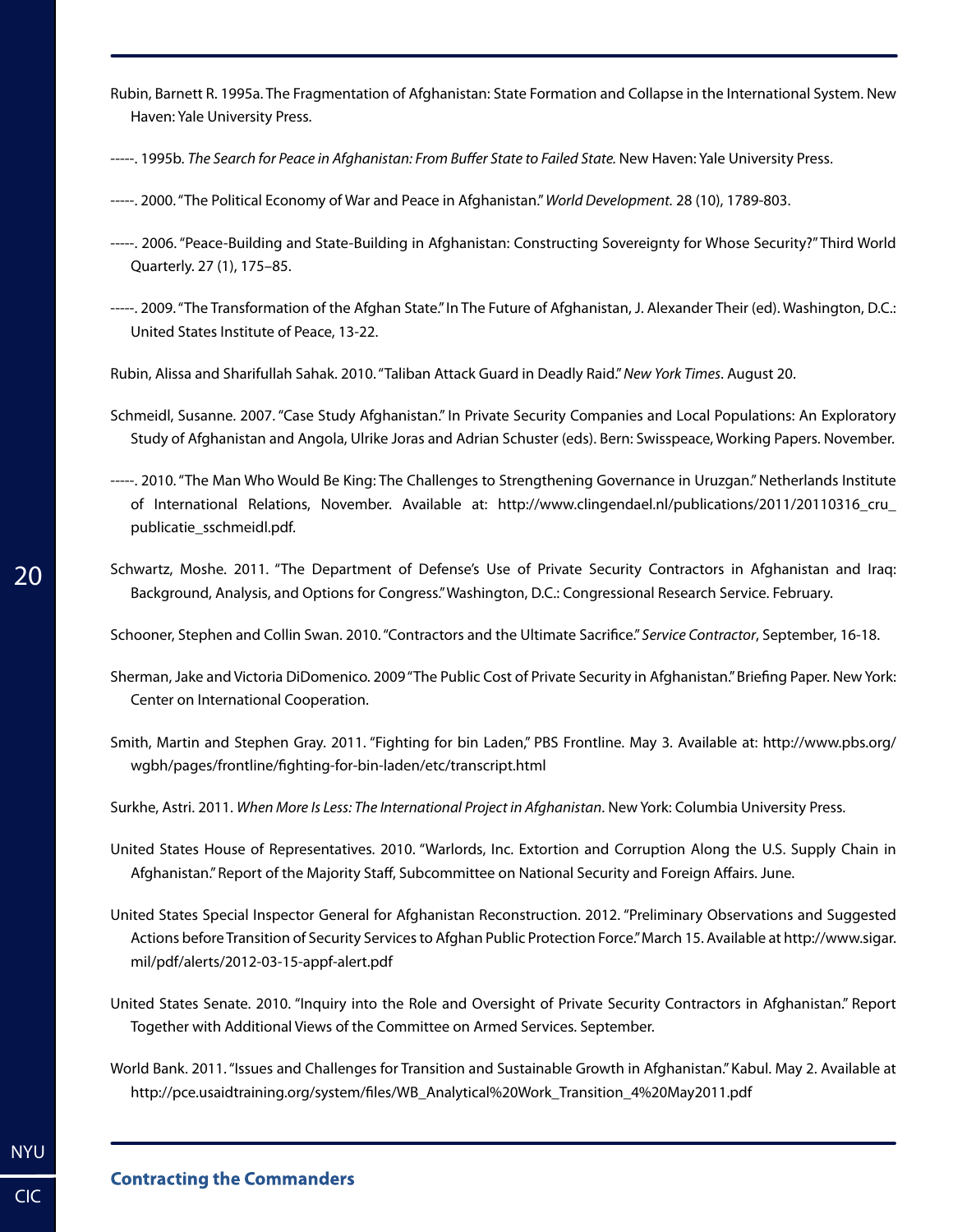-----. 2012."Afghanistan in Transition: Looking beyond 2014: Volume 2: Main Report."Washington, D.C. Available at: [http://](http://siteresources.worldbank.org/AFGHANISTANEXTN/Images/305983-1334954629964/AFTransition2014Vol2.pdf) [siteresources.worldbank.org/AFGHANISTANEXTN/Images/305983-1334954629964/AFTransition2014Vol2.pdf](http://siteresources.worldbank.org/AFGHANISTANEXTN/Images/305983-1334954629964/AFTransition2014Vol2.pdf)

World Bank and Islamic Republic of Afghanistan Ministry of Finance. 2011."Transition in Afghanistan: Looking beyond 2014." Kabul. November 21. Available at: <http://siteresources.worldbank.org/INTAFGHANISTAN/Resources/AFBeyond2014.pdf>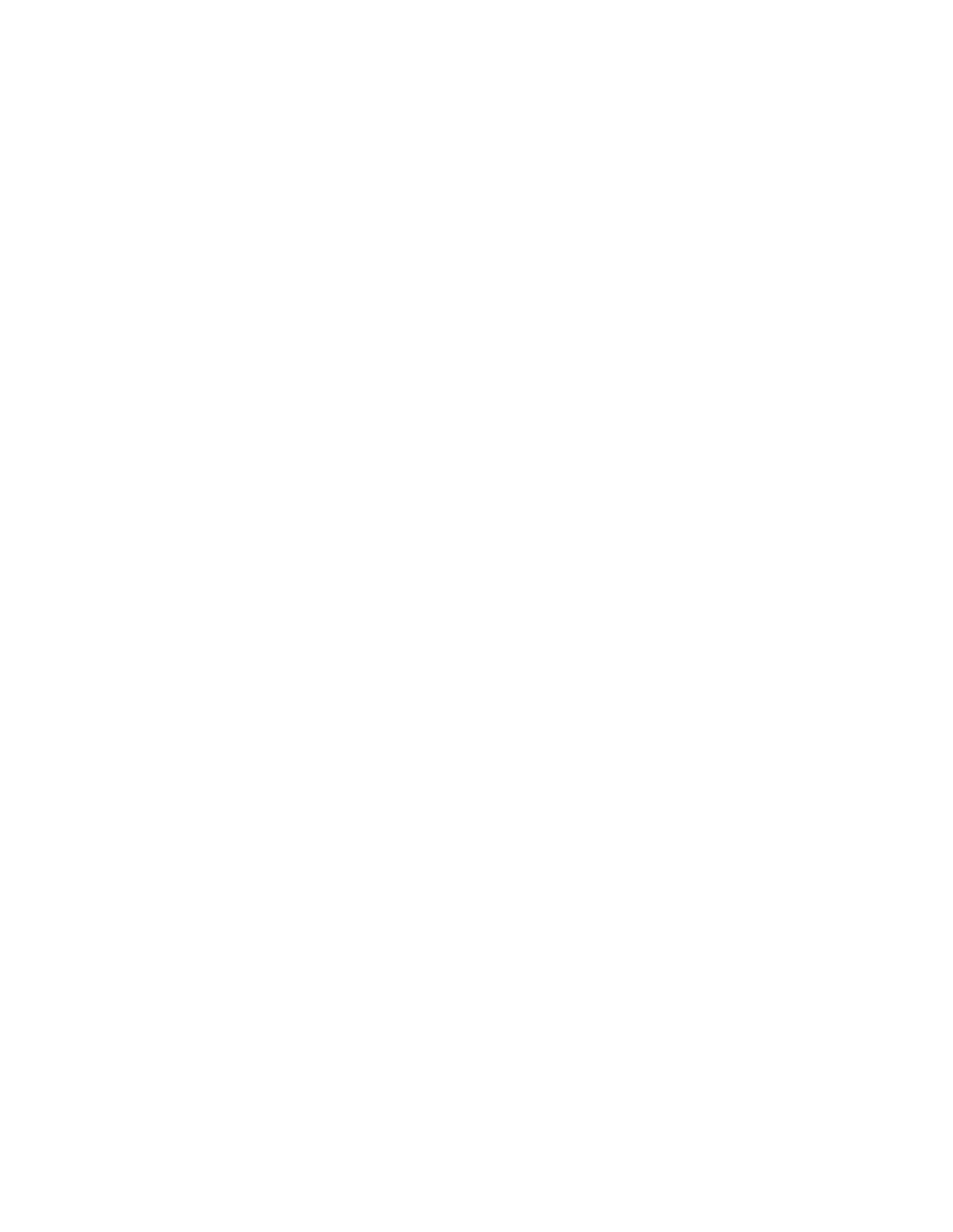#### **Related Publications from the Center on International Cooperation**

**Afghanistan from the Cold War through the War on Terror (Forthcoming)** Barnett R. Rubin

**Is a Regional Pact to Stabilize Afghanistan Possible?** Tom Gregg

**Drug Production and Trafficking, Counterdrug Policies, and Security and Governance in Afghanistan** Jonathan P. Caulkins, Mark A.R. Kleiman, and Jonathan D. Kulick

**Counter-Narcotics to Stabilize Afghanistan: The False Promise of Crop Eradication** Barnett R. Rubin and Jake Sherman

**The Public Cost of Private Security in Afghanistan** Jake Sherman and Victoria DiDomenico

**Building a New Afghanistan: The Value of Success, The Cost of Failure**  Barnett R. Rubin, Abby Stoddard, Humayun Hamidzada, and Adib Farhadi

**Cooperating for Peace and Security: Evolving Institutions and Arrangements in a Context of Changing U.S. Security Policy**

Bruce Jones, Shepard Forman, and Richard Gowan, eds.

#### **Annual Review of Global Peace Operations 2012**

**Power and Responsibility: Building International Order in an Era of Transnational threats** Bruce Jones, Carlos Pascual, and Stephen John Stedman

**A Plan for Action: A New Era of International Cooperation for a Changed World 2009, 2010 and Beyond**

Managing Global Insecurity (MGI)

More information about these and other recent publications can be found at www.cic.nyu.edu